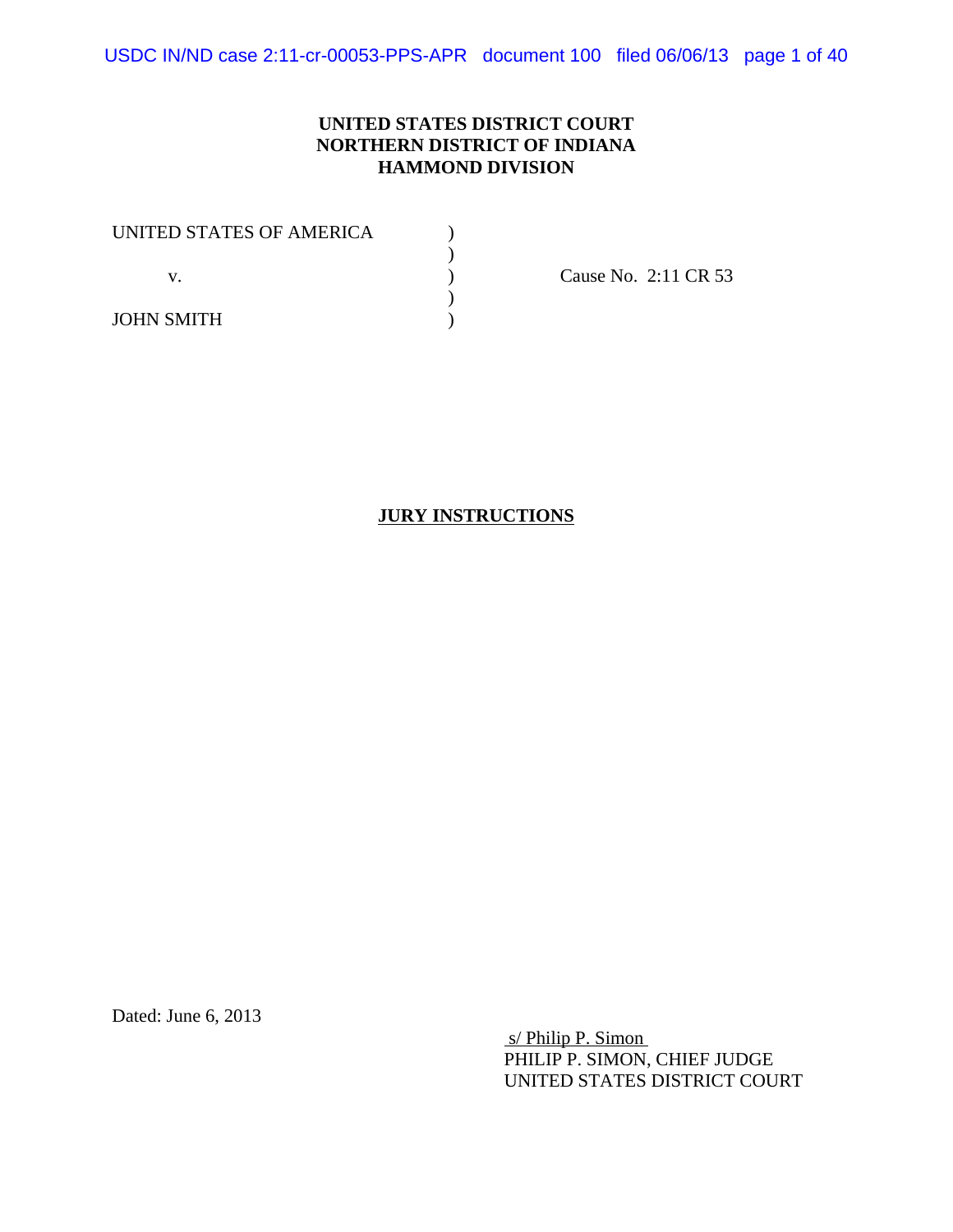Members of the jury, I will now instruct you on the law that you must follow in deciding this case. I will also give you two copies of these instructions to use in the jury room. You must follow all of my instructions about the law, even if you disagree with them. This includes the instructions I gave you before the trial, any instructions I gave you during the trial, and the instructions I am giving you now.

As jurors, you have two duties. Your first duty is to decide the facts from the evidence that you saw and heard here in court. This is your job, not my job or anyone else's job.

Your second duty is to take the law as I give it to you, apply it to the facts, and decide if the government has proved the defendant guilty beyond a reasonable doubt.

You must perform these duties fairly and impartially. Do not let sympathy, prejudice, fear, or public opinion influence you. In addition, do not let any person's race, color, religion, national ancestry, or gender influence you.

You must not take anything I said or did during the trial as indicating that I have an opinion about the evidence or about what I think your verdict should be.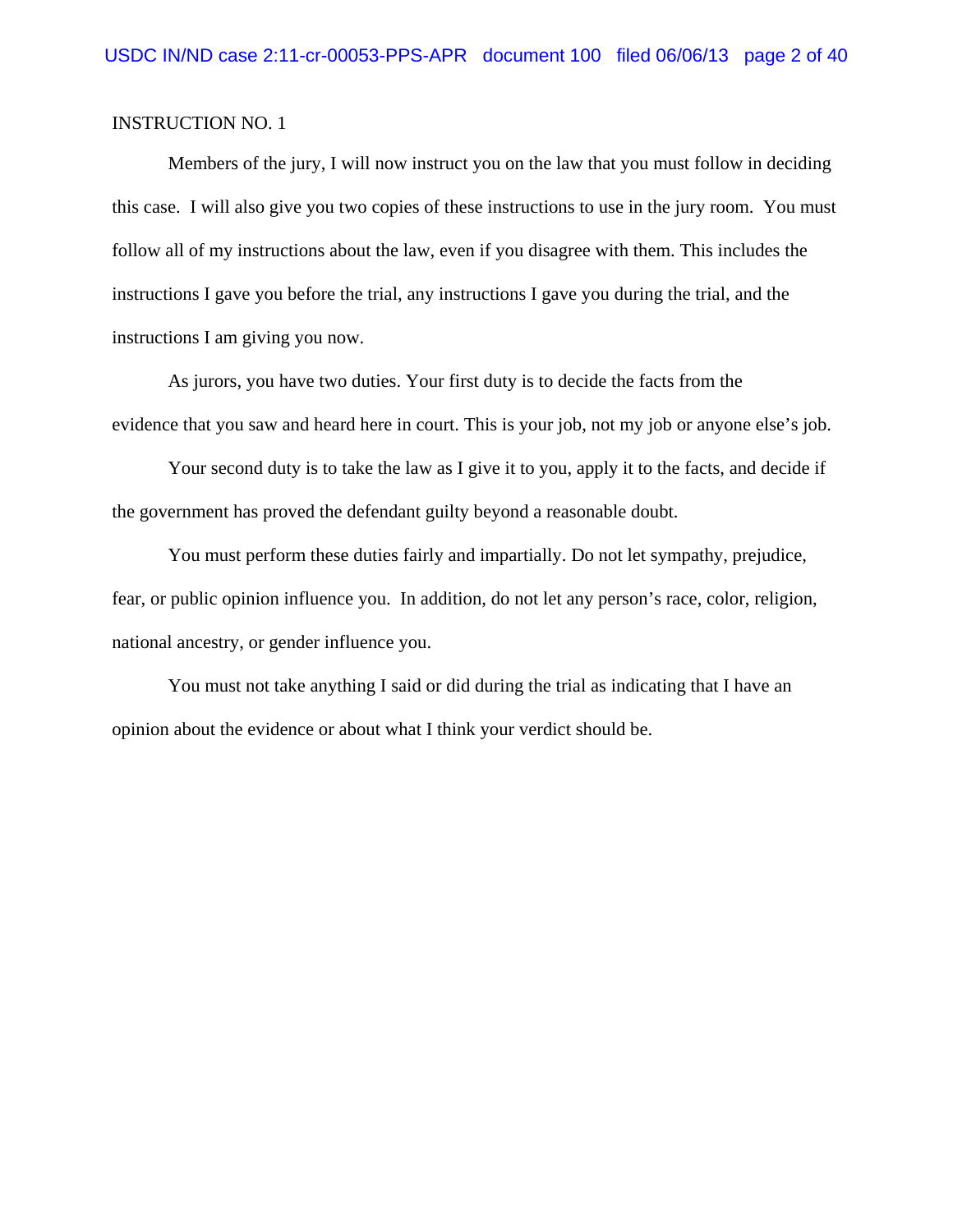The charges against the defendant are in a document called an Indictment. You will have a copy of the Indictment during your deliberations.

Count One of the Indictment charges the defendant with conspiring to possess with intent to distribute and distribute in excess of 5 kilograms of cocaine between December 2, 2010 and March 8, 2011.

Count Two of the Indictment charges the defendant with attempting to possess with intent to distribute in excess of 5 kilograms of cocaine on January 21, 2011.

Count Three of the Indictment charges the defendant with carrying firearms during and in relation to the drug trafficking crime charged in Count Two of the Indictment.

Count Four of the Indictment charges the defendant with attempting to possess with the intent to distribute in excess of 5 kilograms of cocaine on February 16, 2011.

Count Five of the Indictment charges the defendant with carrying firearms during and in relation to the drug trafficking crime charged in Count Four of the Indictment.

Count Six of the Indictment charges the defendant with transferring firearms on March 8, 2011 knowing the firearms would be used in the drug trafficking crime charged in Count One.

The Indictment is simply the formal way of telling the defendant what crimes he is accused of committing. It is not evidence that the defendants is guilty. It does not even raise a suspicion of guilt.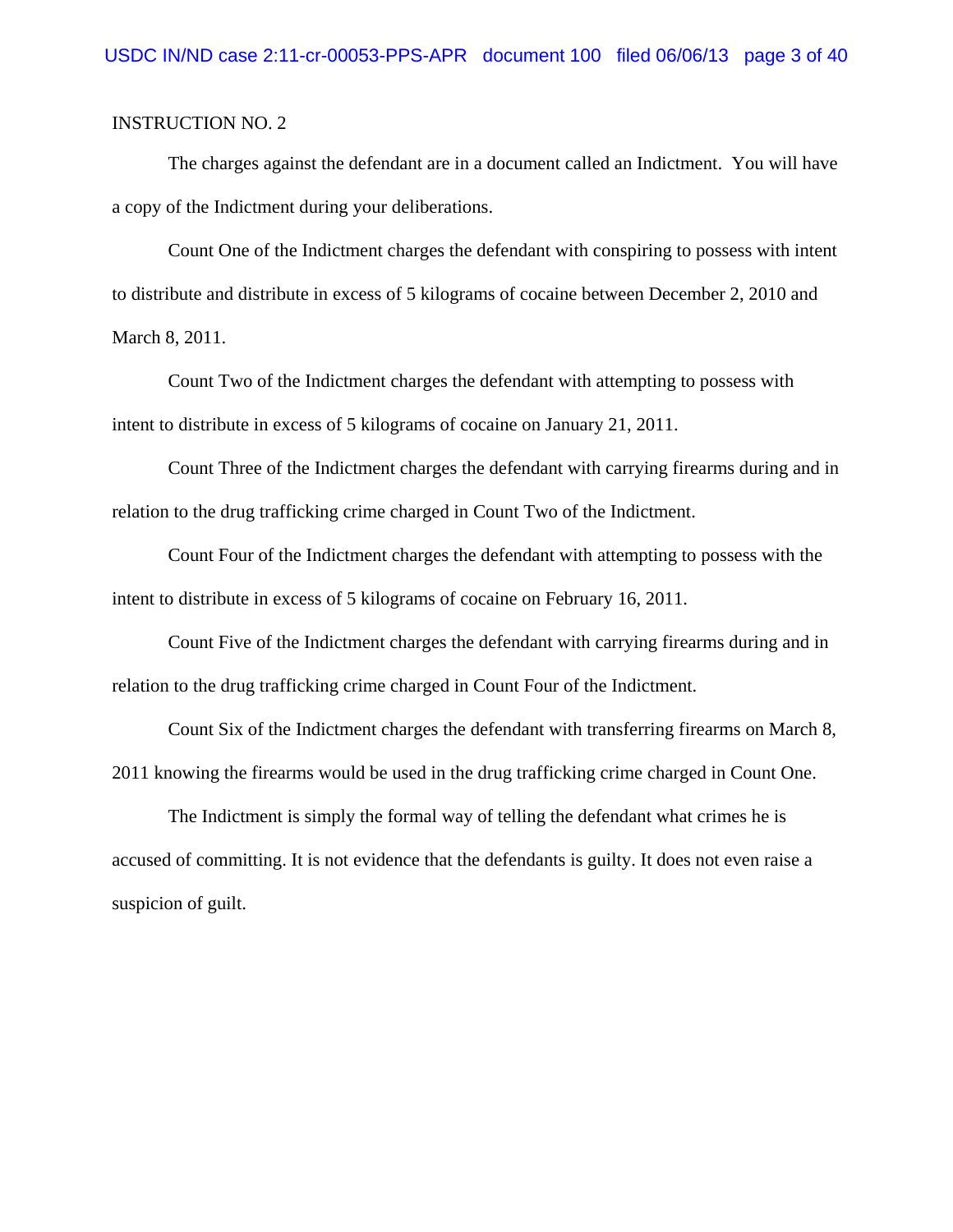The defendant is presumed innocent of each and every one of the charges. This presumption continues throughout the case, including during your deliberations. It is not overcome unless, from all the evidence in the case, you are convinced beyond a reasonable doubt that the defendant is guilty as charged.

The government has the burden of proving the defendant's guilt beyond a reasonable doubt. This burden of proof stays with the government throughout the case.

The defendant is never required to prove his innocence. He is not required to produce any evidence at all.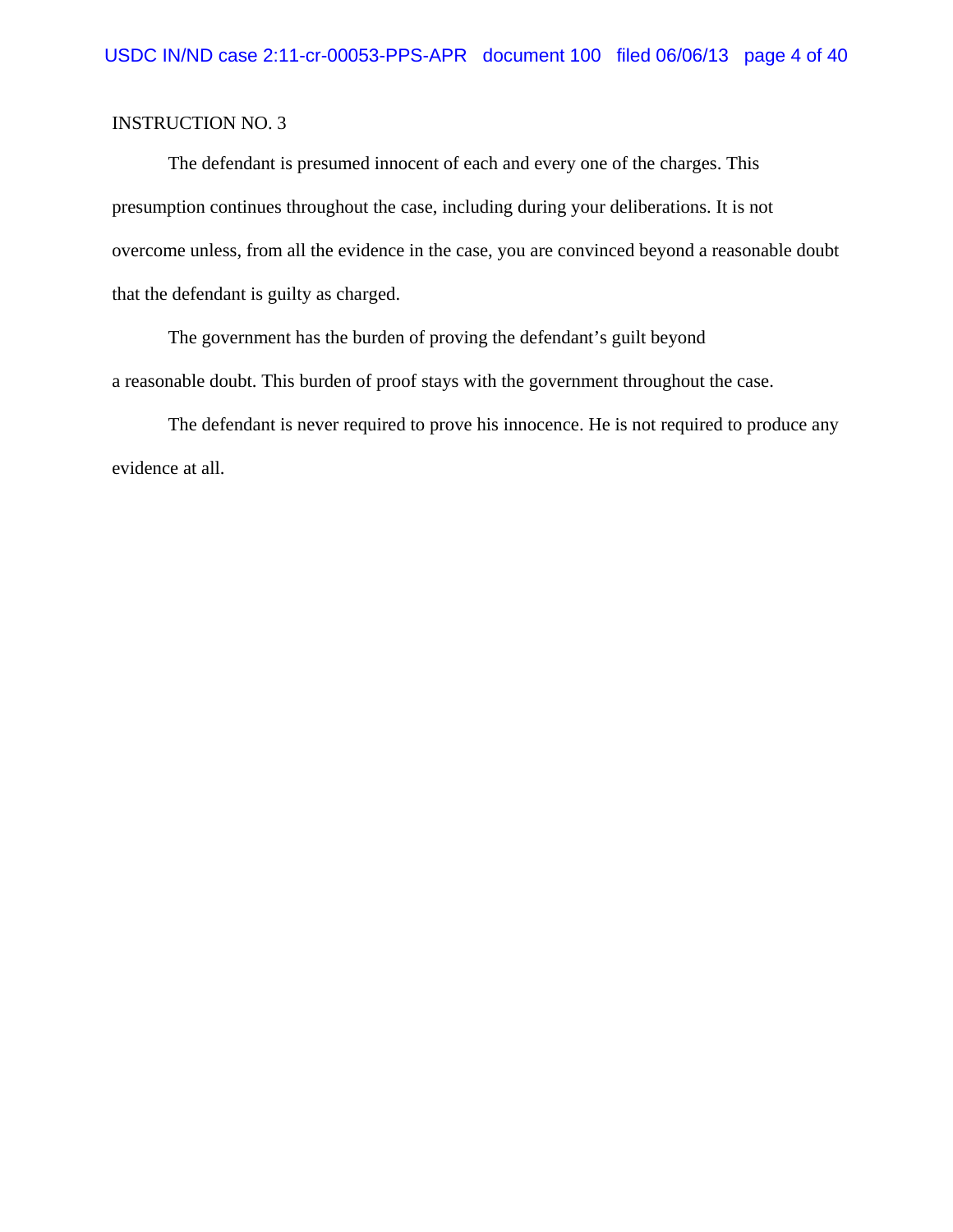You must make your decision based only on the evidence that you saw and heard here in court. Do not consider anything you may have seen or heard outside of court, including anything from the newspaper, television, radio, the Internet, or any other source.

The evidence includes only what the witnesses said when they were testifying under oath, and the exhibits that I allowed into evidence.

Nothing else is evidence. The lawyers' statements and arguments are not evidence. If what a lawyer said is different from the evidence as you remember it, the evidence is what counts. The lawyers' questions and objections likewise are not evidence.

A lawyer has a duty to object if he thinks a question is improper. If I sustained objections to questions the lawyers asked, you must not speculate on what the answers might have been.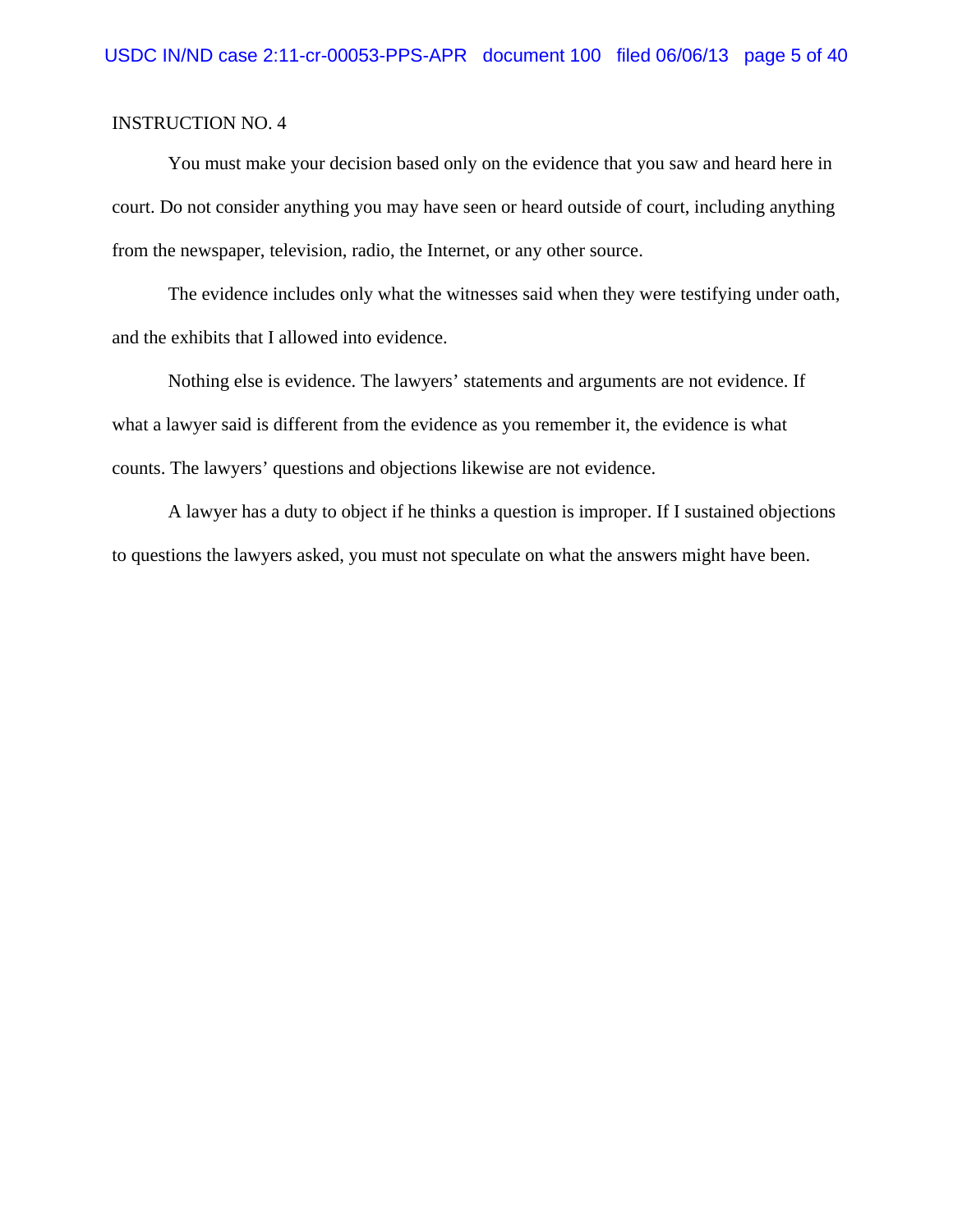Give the evidence whatever weight you decide it deserves. Use your common sense in weighing the evidence, and consider the evidence in light of your own everyday experience.

People sometimes look at one fact and conclude from it that another fact exists. This is called an inference. You are allowed to make reasonable inferences, so long as they are based on the evidence.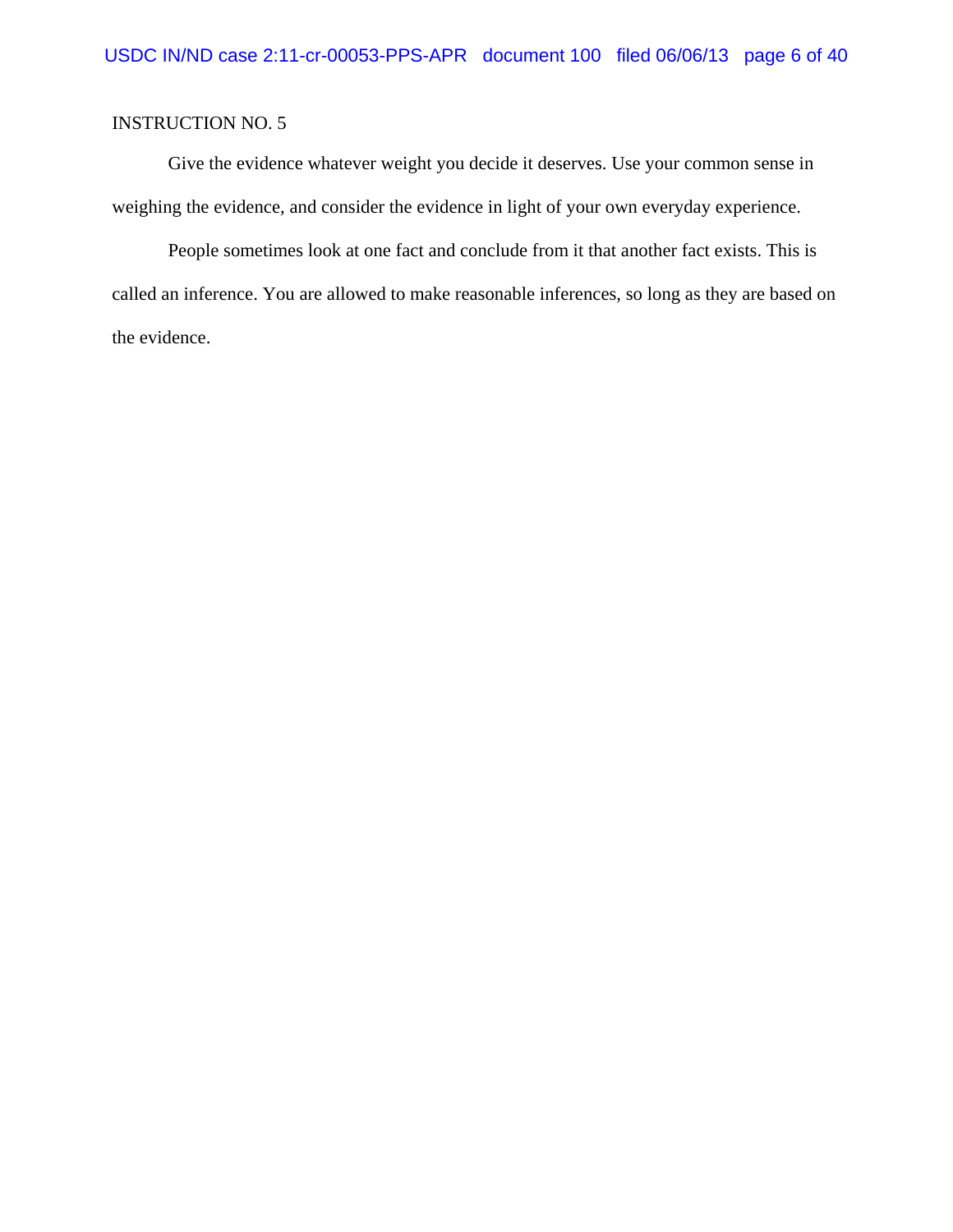You may have heard the terms "direct evidence" and "circumstantial evidence." Direct evidence is evidence that directly proves a fact. Circumstantial evidence is evidence that indirectly proves a fact.

You are to consider both direct and circumstantial evidence. The law does not say that one is better than the other. It is up to you to decide how much weight to give to any evidence, whether direct or circumstantial.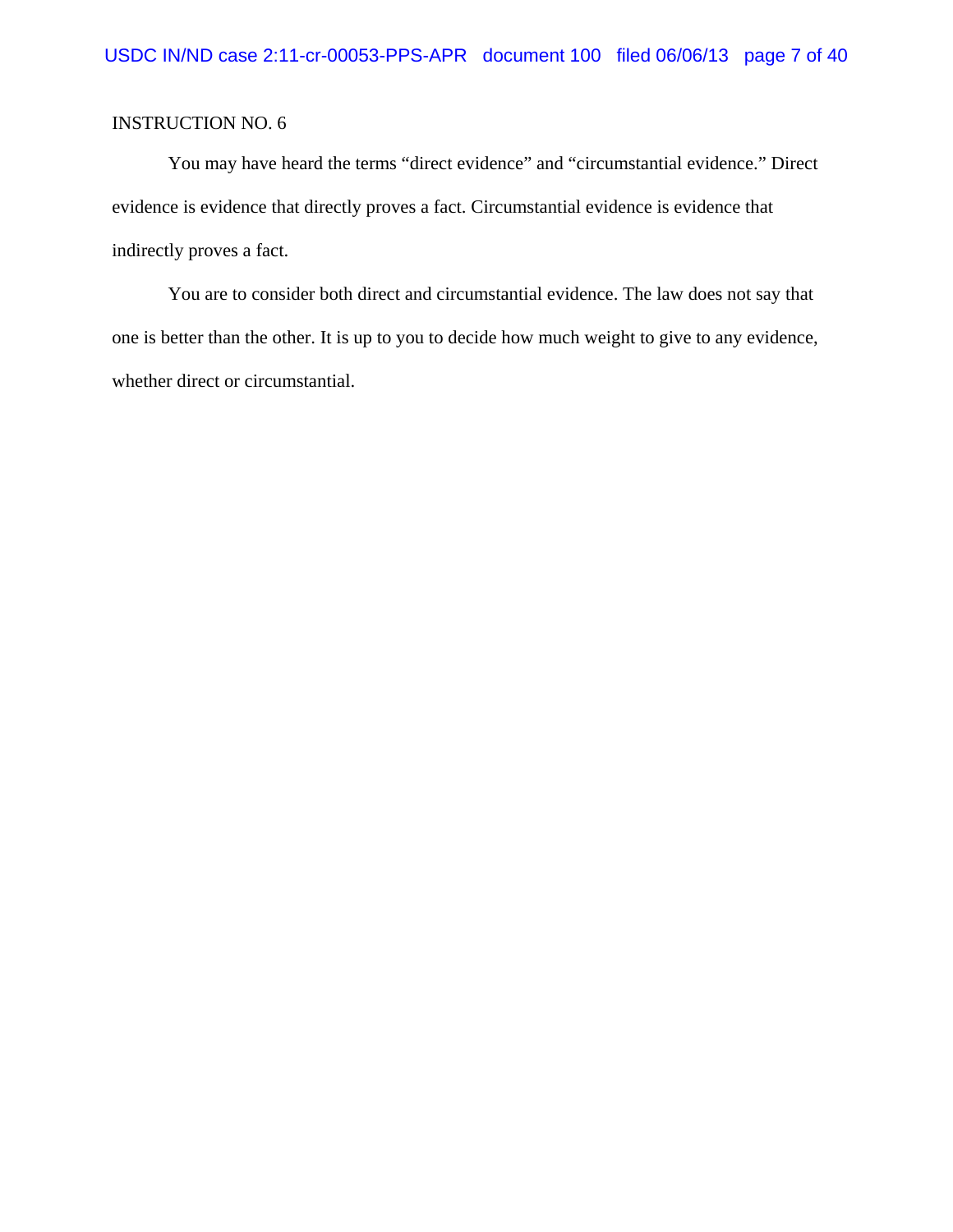Do not make any decisions simply by counting the number of witnesses who testified about a certain point.

You may find the testimony of one witness or a few witnesses more persuasive than the testimony of a larger number. You need not accept the testimony of the larger number of witnesses.

What is important is how truthful and accurate the witnesses were and how much weight you think their testimony deserves.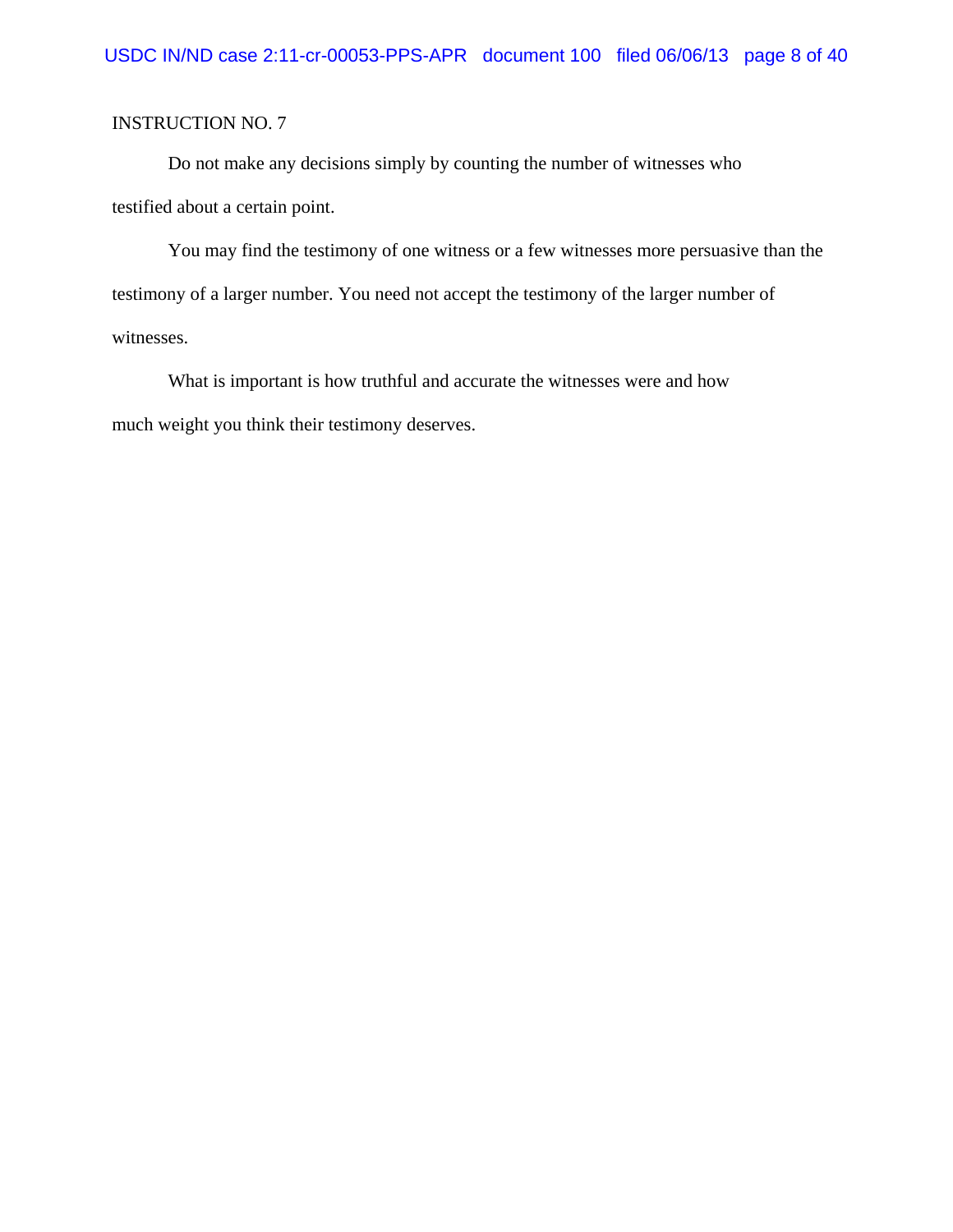Part of your job as jurors is to decide how believable each witness was, and how much weight to give each witness' testimony , including that of the defendant. You may accept all of what a witness says, or part of it, or none of it.

Some factors you may consider include:

- the intelligence of the witness;
- the witness' ability and opportunity to see, hear, or know the things the witness testified about;
- the witness' memory;
- the witness' demeanor;
- whether the witness had any bias, prejudice, or other reason to lie or slant the testimony;
- the truthfulness and accuracy of the witness' testimony in light of the other evidence

presented; and

- inconsistent statements or conduct by the witness.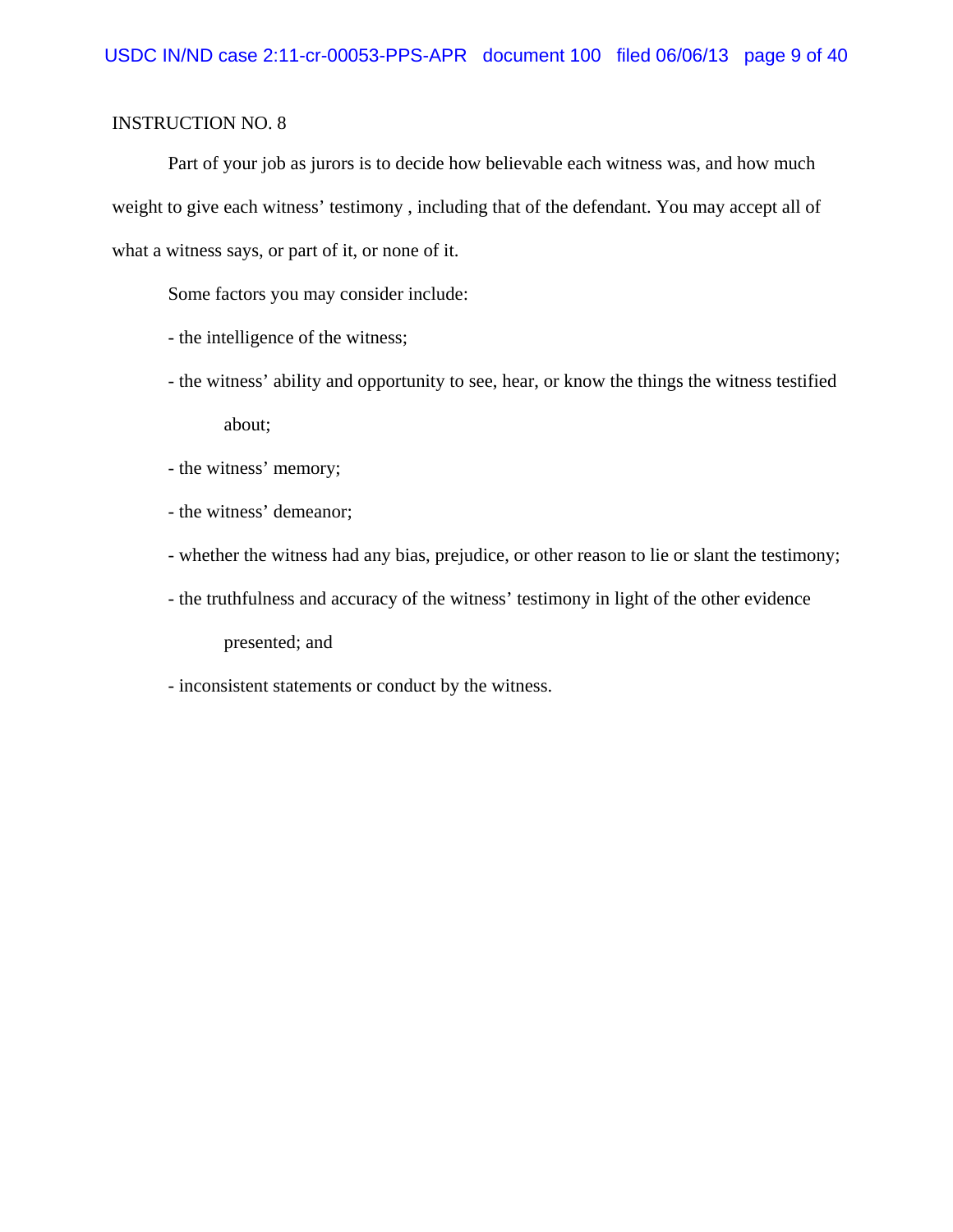It is proper for an attorney to interview any witness in preparation for trial.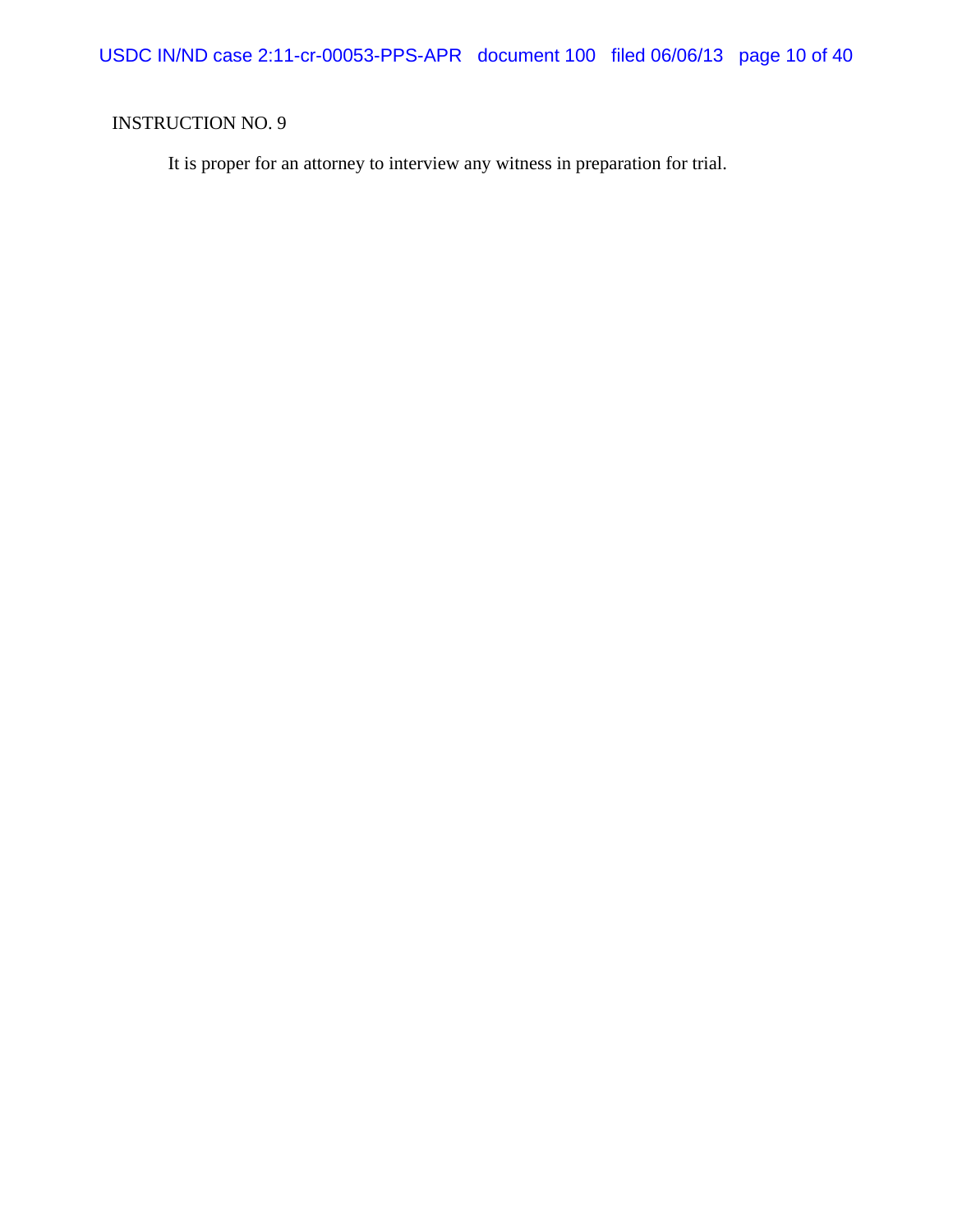You have heard testimony from Jon Roberson, a witness who received money from the government in exchange for his cooperation with the government.

You have also heard testimony from Terry Carlyle, a witness who pled guilty to some of the crimes the defendant is charged with committing. You may not consider his guilty plea as evidence against the defendant.

You may give testimony of Mr. Roberson and Mr. Carlyle whatever weight you believe is appropriate, keeping in mind that you must consider that testimony with caution and great care.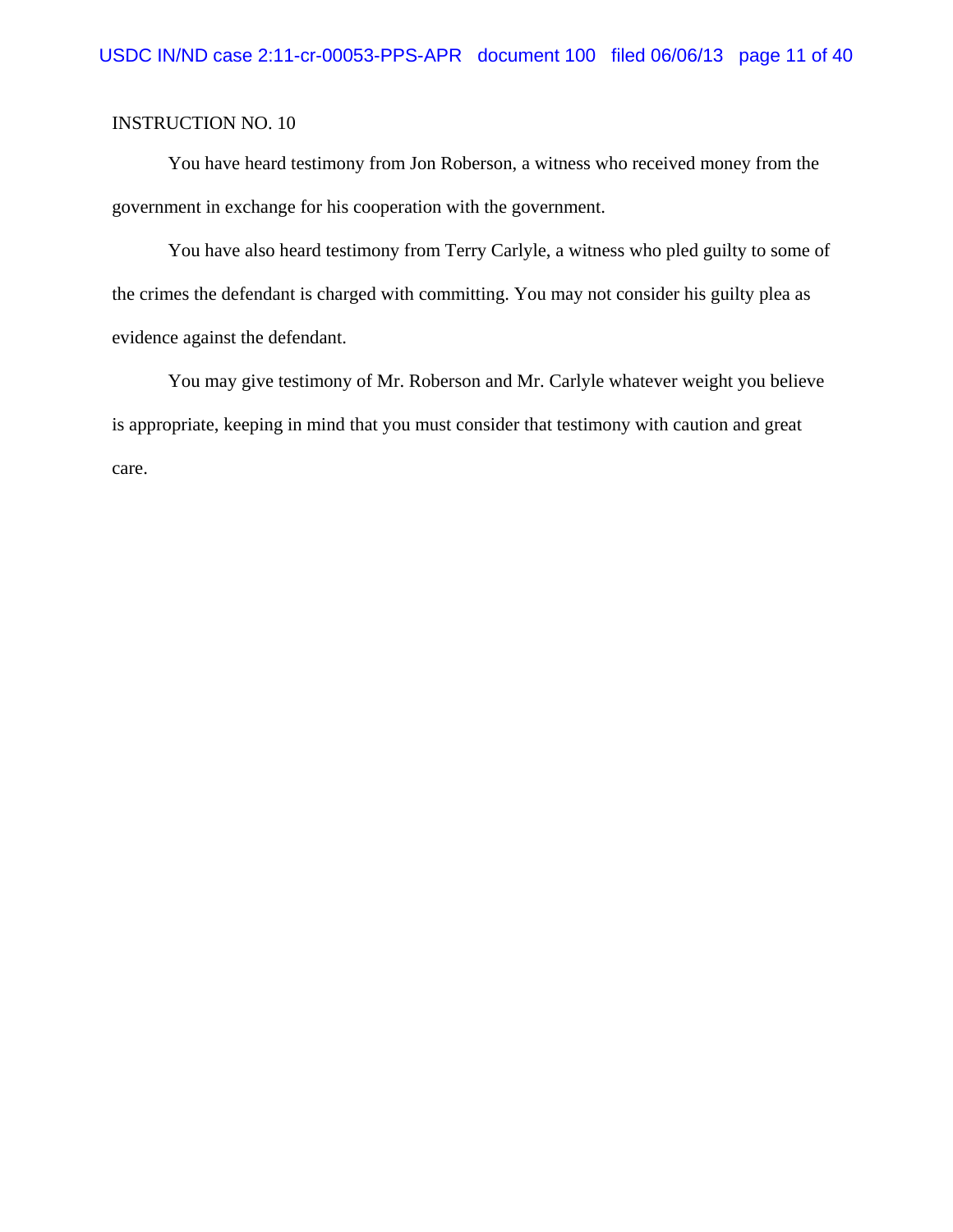You may consider evidence that a witness was convicted of a crime only in deciding the believability of his testimony. You may not consider it for any other purpose.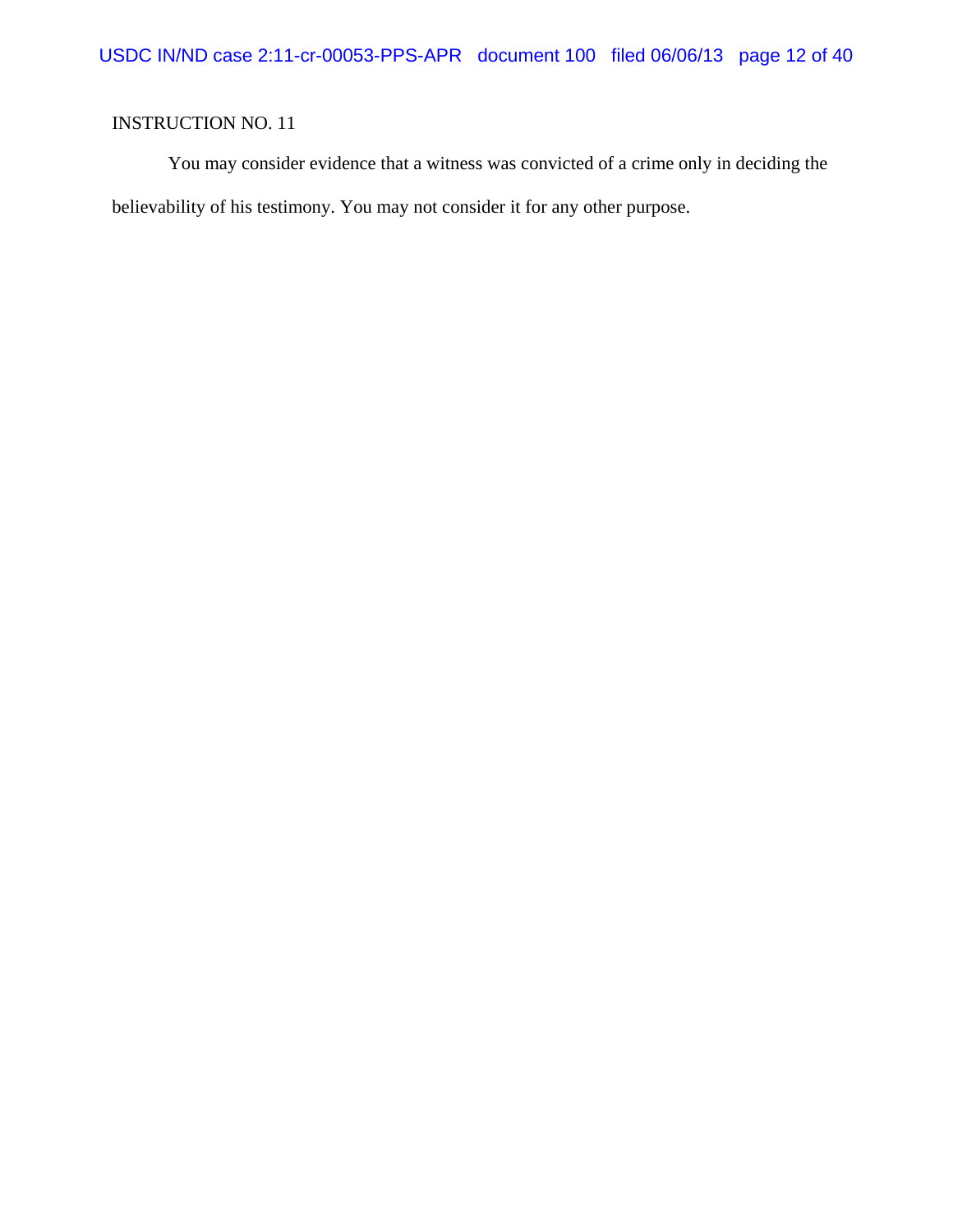You have heard recorded conversations and seen video recordings of conversations. This is proper evidence that you should consider together with and in the same way you consider the other evidence.

The recordings contain statements by Agent Godsave and a cooperating witness. You are not to consider the statements made on the recordings by Agent Godsave or the cooperating witness for their truth. However, you may consider the statements made on the recordings by Agent Godsave and the cooperating witness to place in context and help you understand the statements or admissions made by the defendant on the recordings.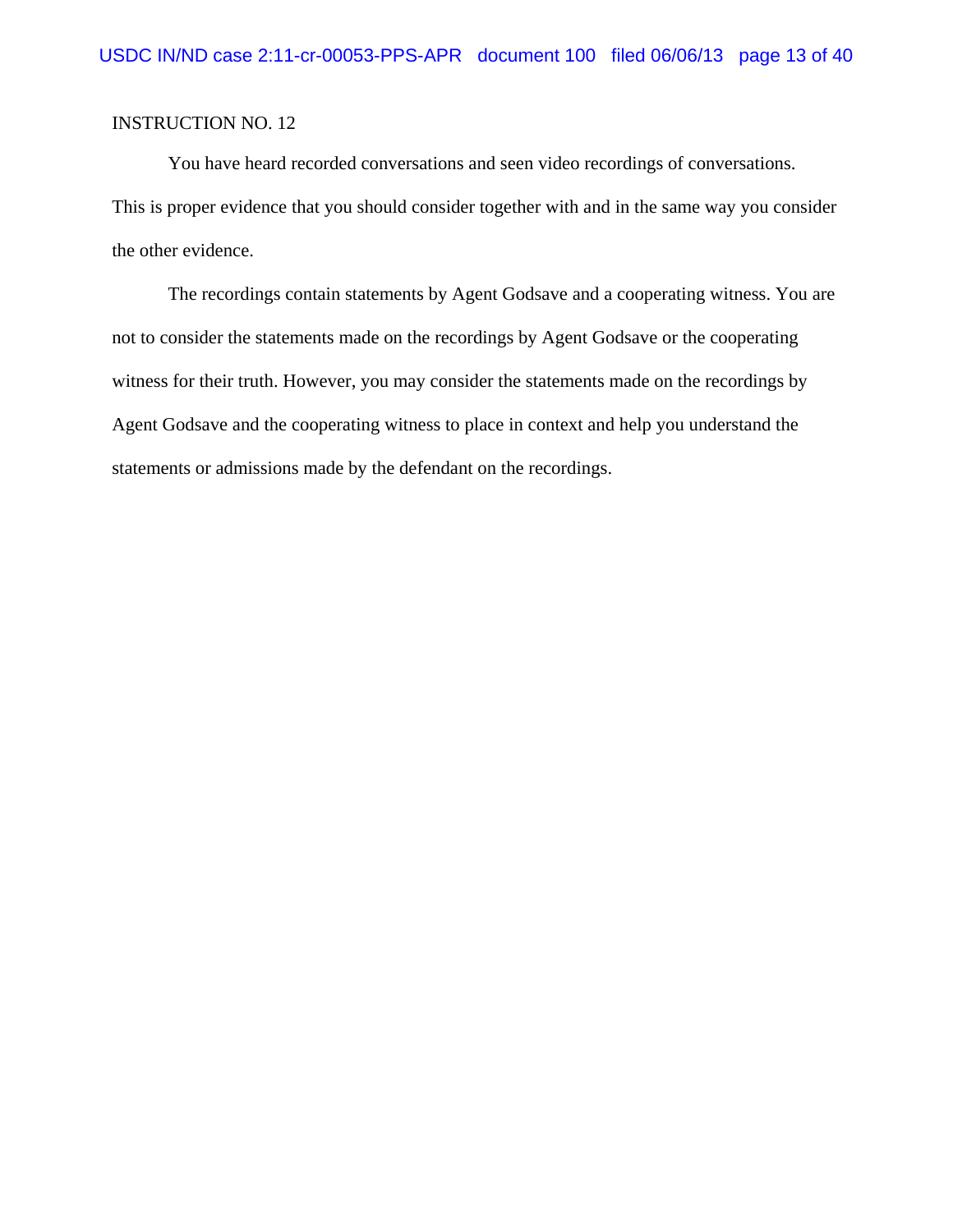You have heard evidence obtained from the government's use of undercover agents, informants, and deceptive investigative techniques. The government is permitted to use these techniques. You should consider evidence obtained this way together with and in the same way you consider the other evidence.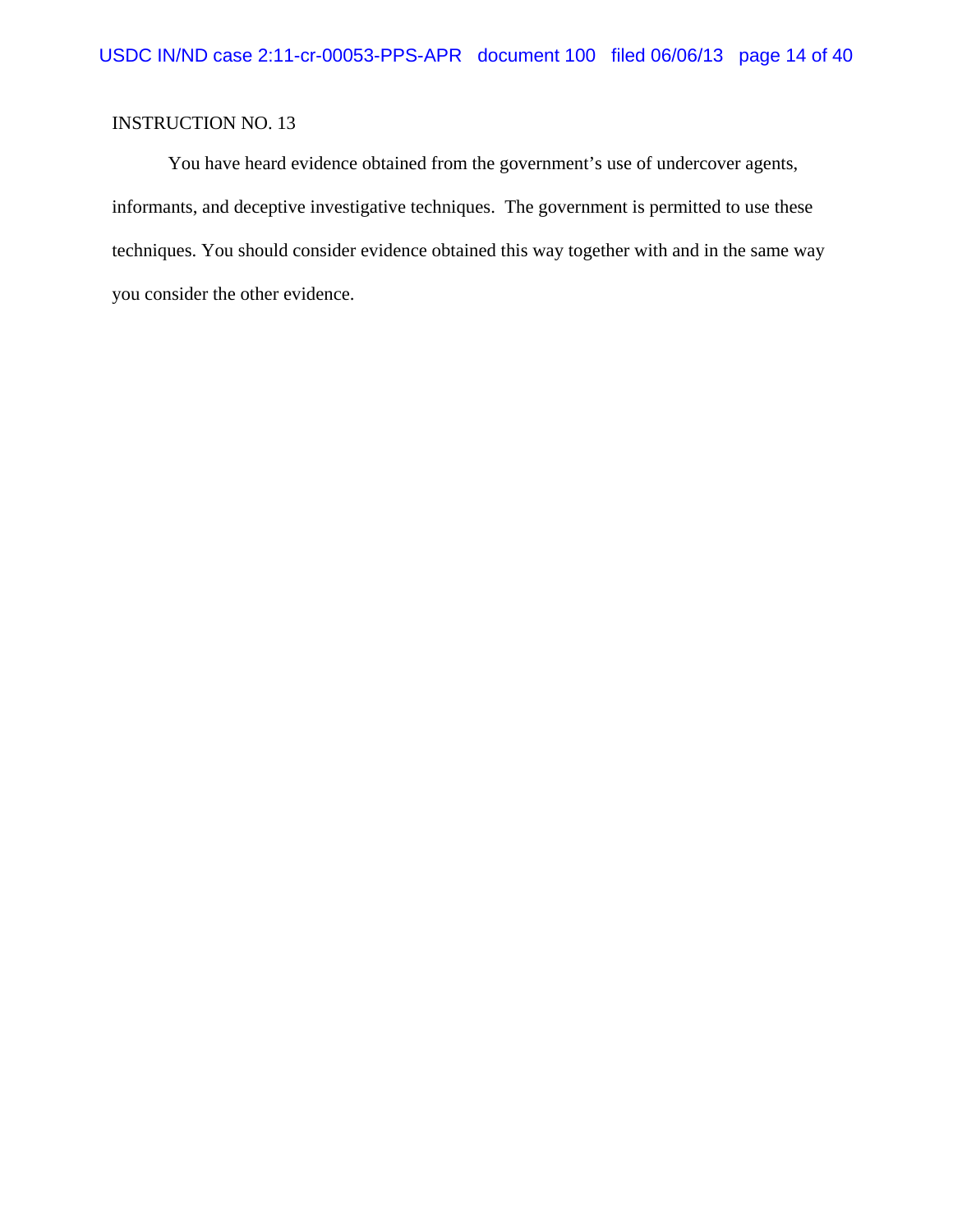Count One of the Indictment charges the defendant with a narcotics conspiracy.

A conspiracy is an express or implied agreement between two or more persons to commit a crime. In order for you to find the defendant guilty of this charge, the government must prove both of the following elements beyond a reasonable doubt:

1. The conspiracy as charged in Count One existed; and

2. The defendant knowingly became a member of the conspiracy with an intent to advance the conspiracy.

If you find from your consideration of all the evidence that the government has proved each of these elements beyond a reasonable doubt, then you should find the defendant guilty.

If, on the other hand, you find from your consideration of all the evidence that the government has failed to prove any one of these elements beyond a reasonable doubt, then you should find the defendant not guilty.

A conspiracy is an expressed or implied agreement between two or more persons to commit a crime. A conspiracy may be proven even if its goals were not accomplished.

In deciding whether the charged conspiracy existed, you may consider all of the circumstances, including the words and acts of each of the alleged participants. To prove that a conspiracy existed, the government must prove beyond a reasonable doubt that the defendant had an agreement or mutual understanding with at least one other person to possess with the intent to distribute cocaine or distribute cocaine.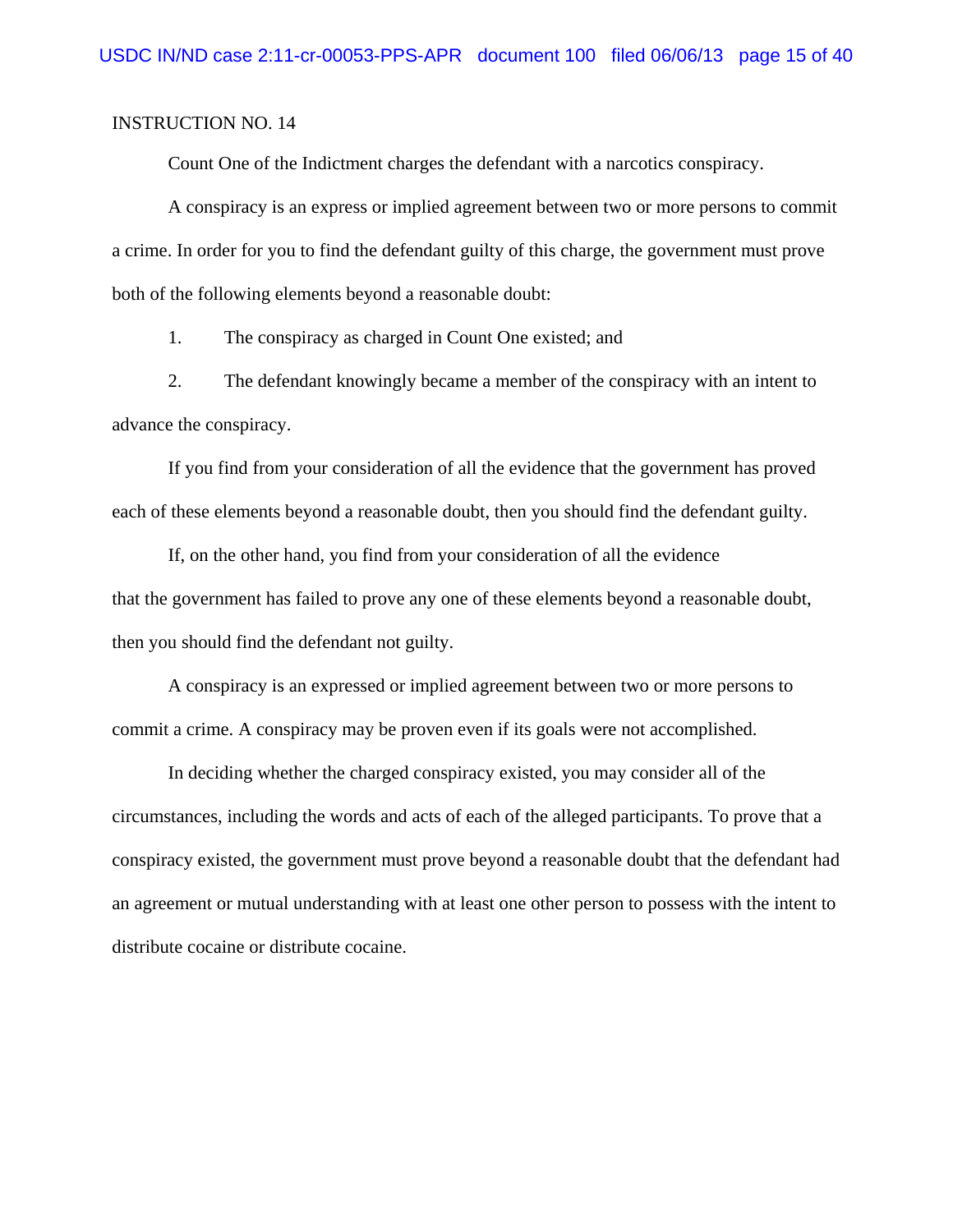A person acts knowingly if he realizes what he is doing and is aware of the nature of his conduct, and does not act through ignorance, mistake, or accident. In deciding whether the defendant acted knowingly, you may consider all of the evidence, including what the defendant did or said.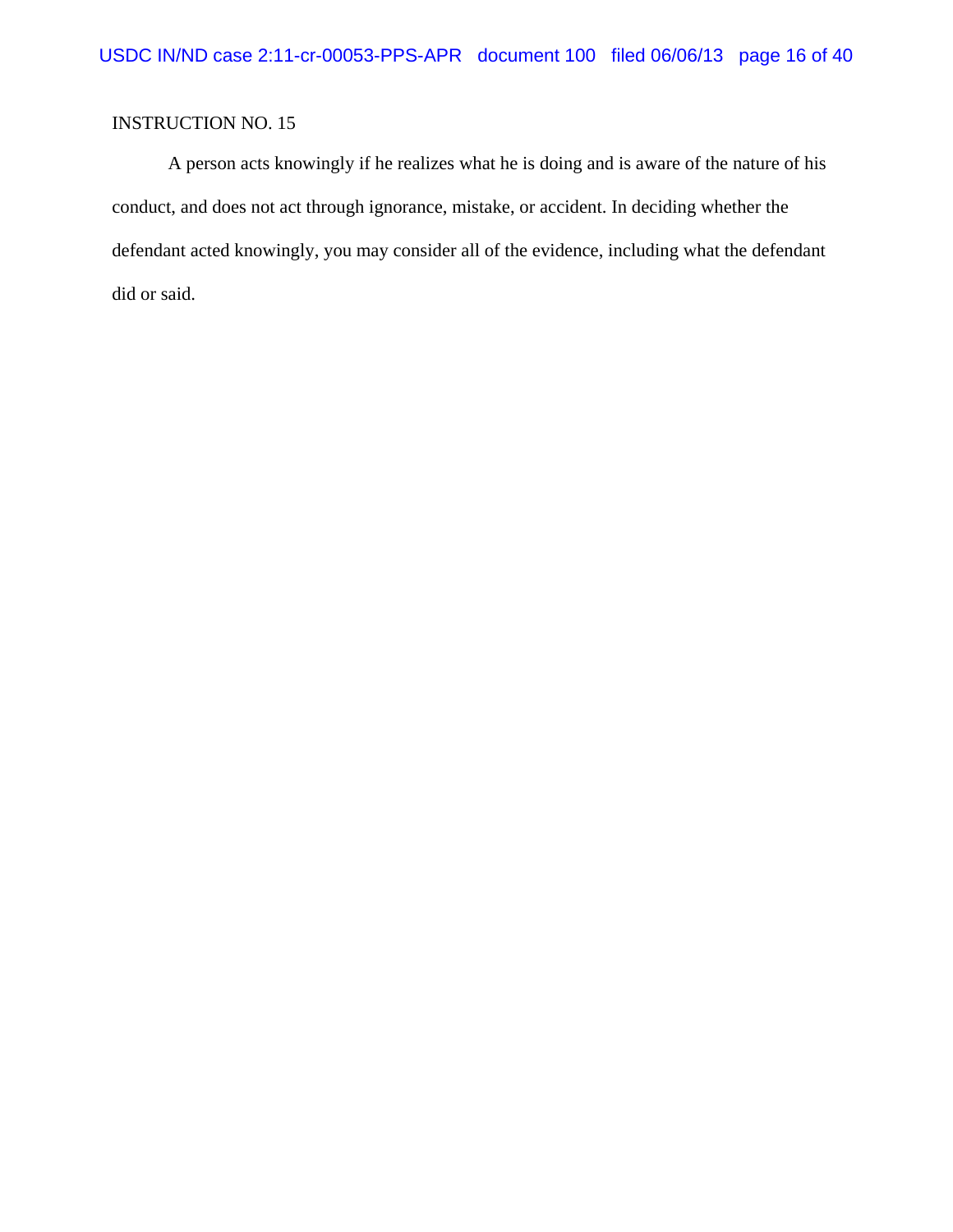Count 1 charges the defendant with a conspiracy having two objects: 1) knowingly and intentionally possessing with intent to distribute five kilograms or more of a mixture and substance containing a detectable amount of cocaine; and 2) distributing five kilograms or more of a mixture and substance containing a detectable amount of cocaine. The government is not required to prove that the defendant conspired to commit each object of the conspiracy alleged in Count 1. However, the government is required to prove that the defendant conspired to commit at least one of the objects of the conspiracy that is alleged in Count 1. To find that the government has proven this, you must agree unanimously on which particular object of the conspiracy the defendant conspired to commit, as well as all of the other elements of the crime charged.

For example, on Count 1, if some of you were to find that the government has proved beyond a reasonable doubt that the defendant conspired to knowingly and intentionally possess with intent to distribute five kilograms or more of cocaine, and the rest of you were to find that the government has proved beyond a reasonable doubt that the defendant conspired to distribute five kilograms or more of cocaine, then there would be no unanimous agreement on which object of the conspiracy the government has proved. On the other hand, if all of you were to find that the government has proved beyond a reasonable doubt that the defendant conspired to knowingly and intentionally possess with intent to distribute five kilograms or more of cocaine, then there would be a unanimous agreement on which object of the conspiracy the government has proved.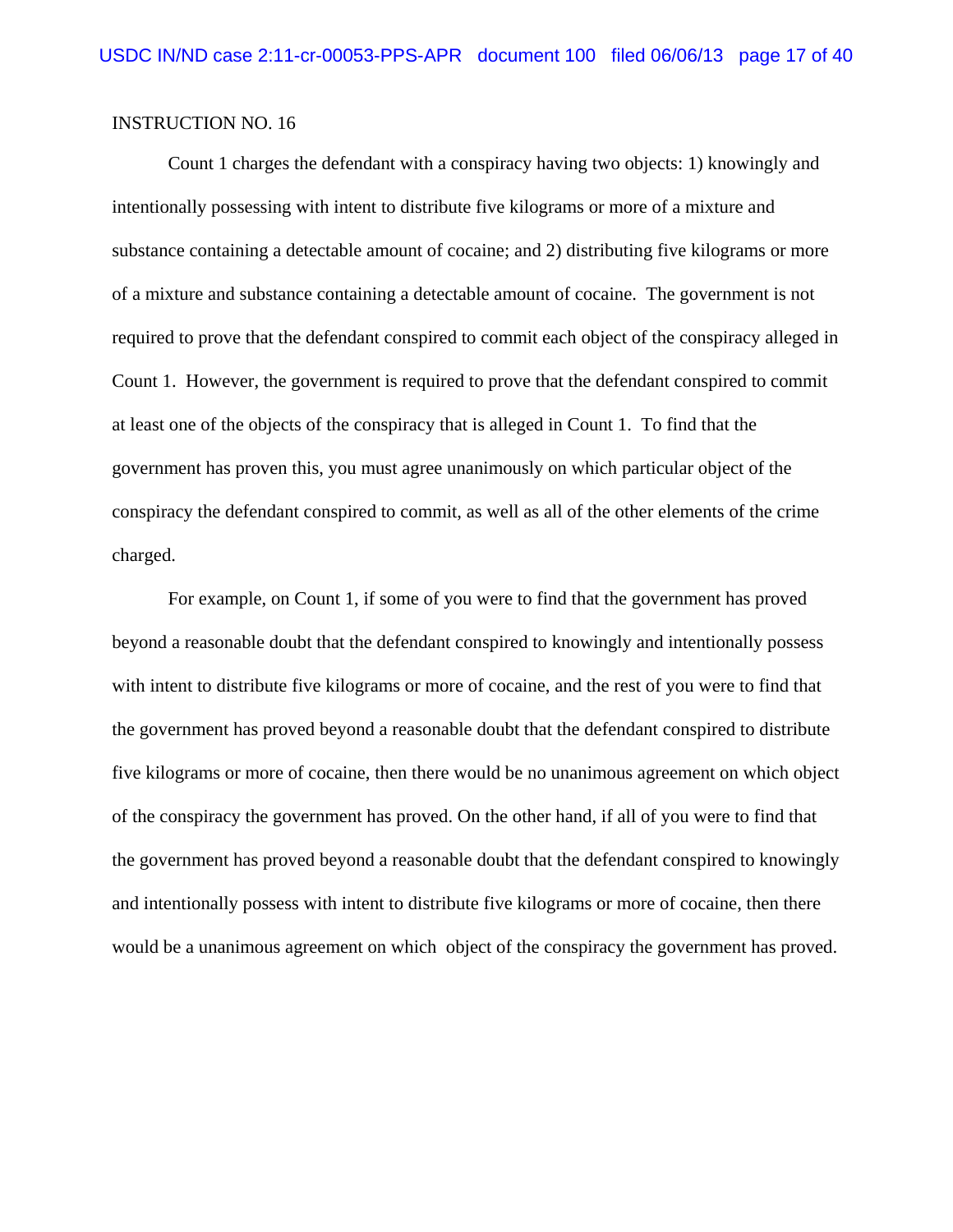To be a member of a conspiracy, the defendant does not need to join it at the beginning, and he does not need to know all of the other members or all of the means by which the illegal goals of the conspiracy were to be accomplished. The government must prove beyond a reasonable doubt that the defendant was aware of the illegal goals of the conspiracy and knowingly joined the conspiracy.

A defendant is not a member of a conspiracy just because he knew and/or associated with people who were involved in a conspiracy, knew there was a conspiracy, and/or was present during conspiratorial discussions.

In deciding whether the defendant joined the charged conspiracy, you must base your decision only on what the defendant did or said. To determine what the defendant did or said, you may consider the defendant's own words or acts. You may also use the words or acts of other persons to help you decide what the defendant did or said.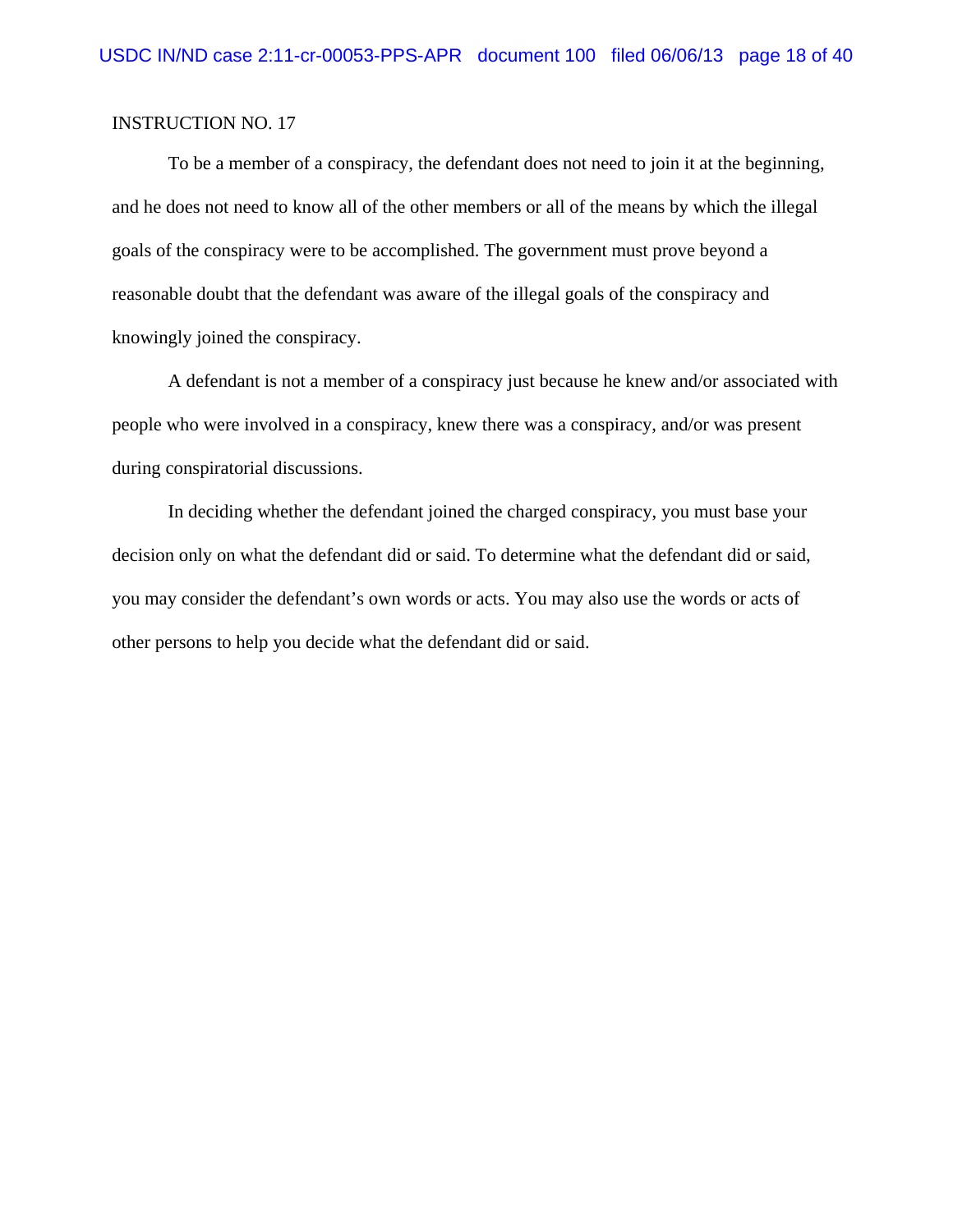An agreement must exist among co-conspirators, that is, those who actually intend to carry out the agreed upon criminal plan. An undercover government agent or a government informant is not a co-conspirator. A defendant is not liable for conspiring solely with an undercover government agent or a government informant.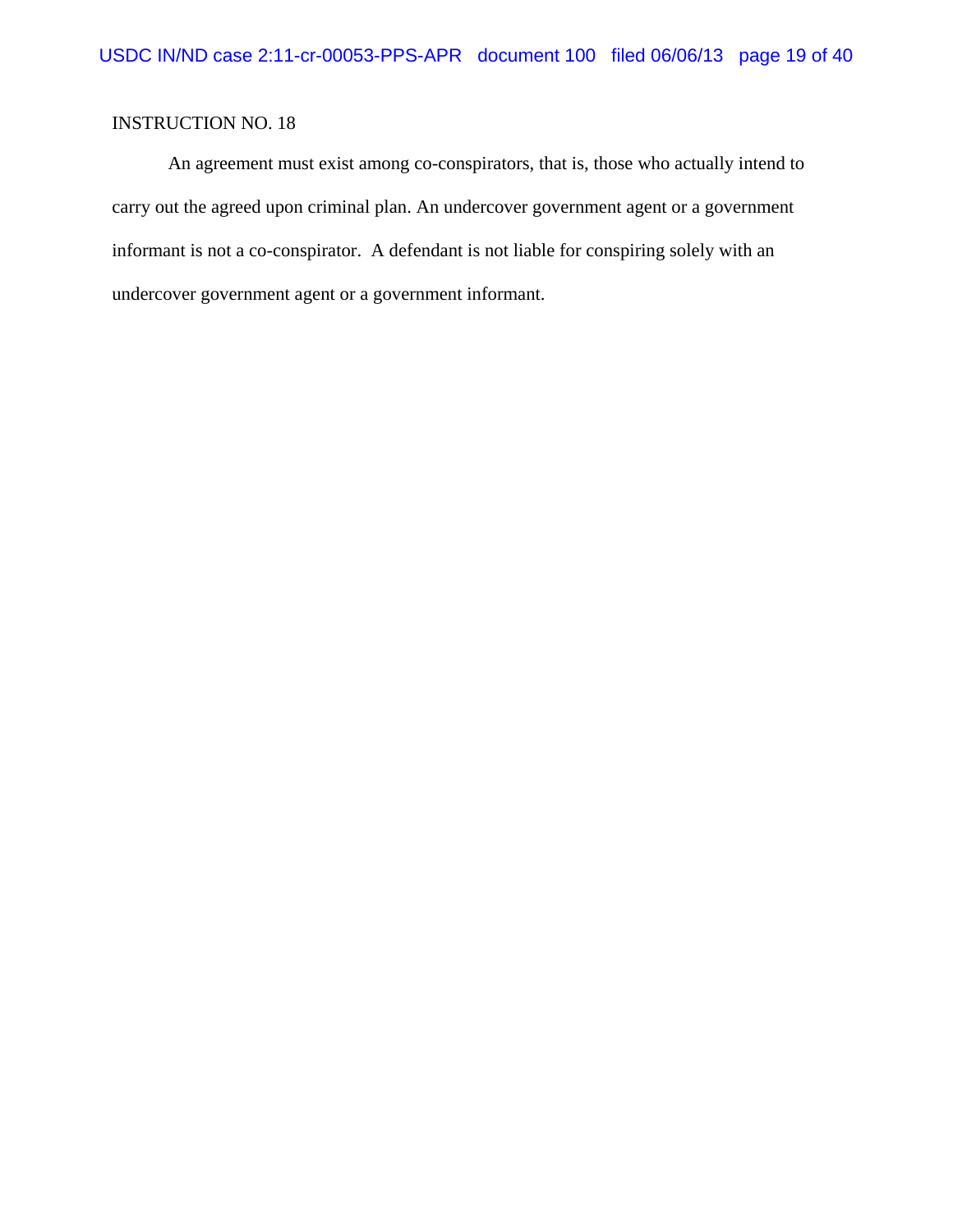Counts Two and Four of the Indictment charge the defendant with attempted possession of cocaine with intent to distribute it. In order for you to find the defendant guilty of this charge, the government must prove each of the following elements beyond a reasonable doubt:

1. The defendant intended to possess a controlled substance and intended to distribute it to another person; and

2. The defendant believed that the substance was some kind of a controlled substance. The government is not required to prove that the substance was actually a controlled substance; and

3. The defendant knowingly took a substantial step toward possessing a substance he believed to be a controlled substance, intending to possess it. The substantial step must be an act that strongly corroborates that the defendant intended to distribute a controlled substance.

If you find from your consideration of all the evidence that the government has proved each of these elements beyond a reasonable doubt as to the charge you are considering, then you should find the defendant guilty of that charge.

If, on the other hand, you find from your consideration of all the evidence that the government has failed to prove any one of these elements beyond a reasonable doubt as to the charge you are considering, then you should find the defendant not guilty of that charge.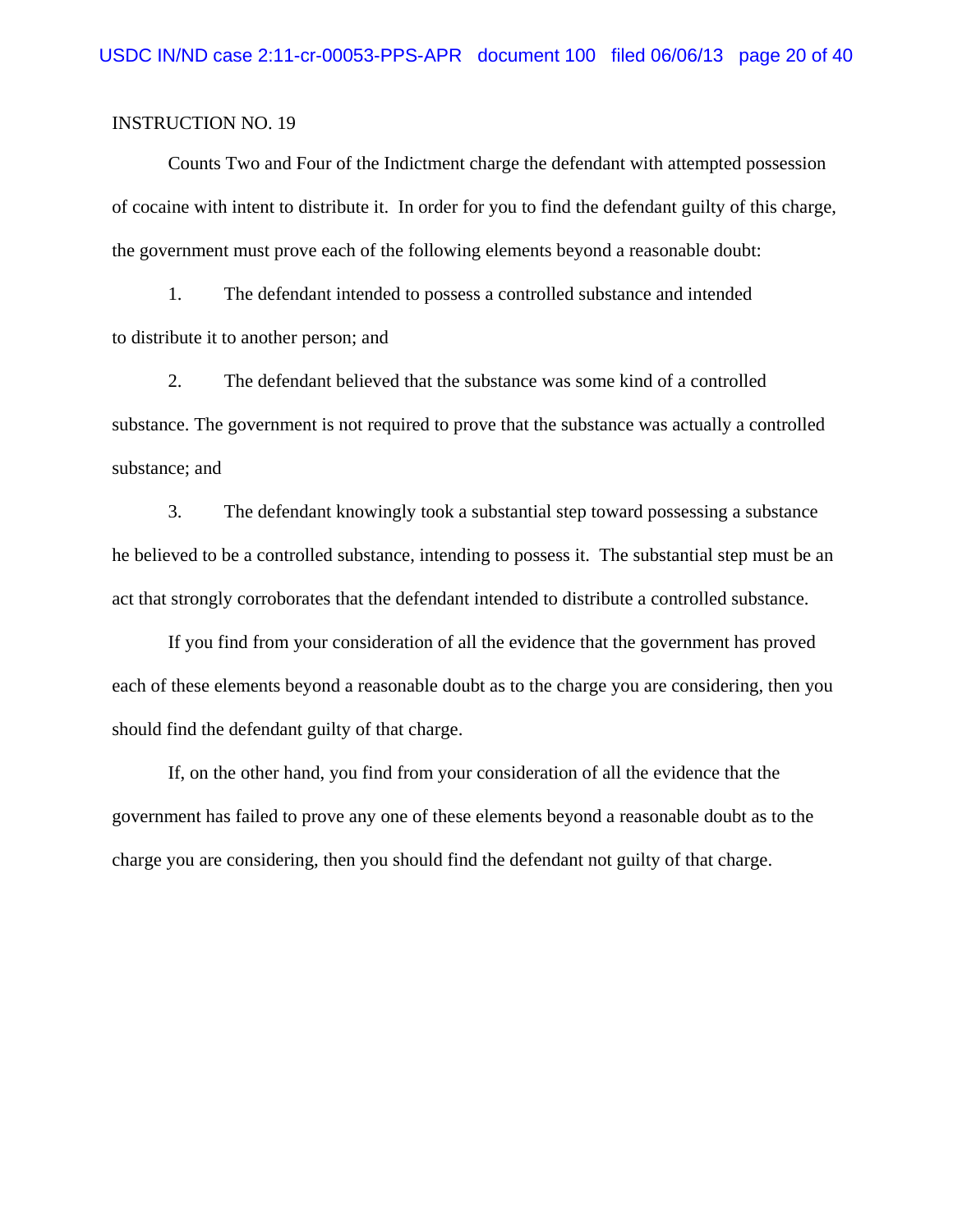A person possesses an object if he has the ability and intention to exercise direction or control over the object, either directly or through others. A person may possess an object even if he is not in physical contact with it and even if he does not own it.

More than one person may possess an object. If two or more persons share possession, that is called "joint" possession. If only one person possesses the object, that is called "sole" possession. The term "possess" in these instructions includes both joint and sole possession.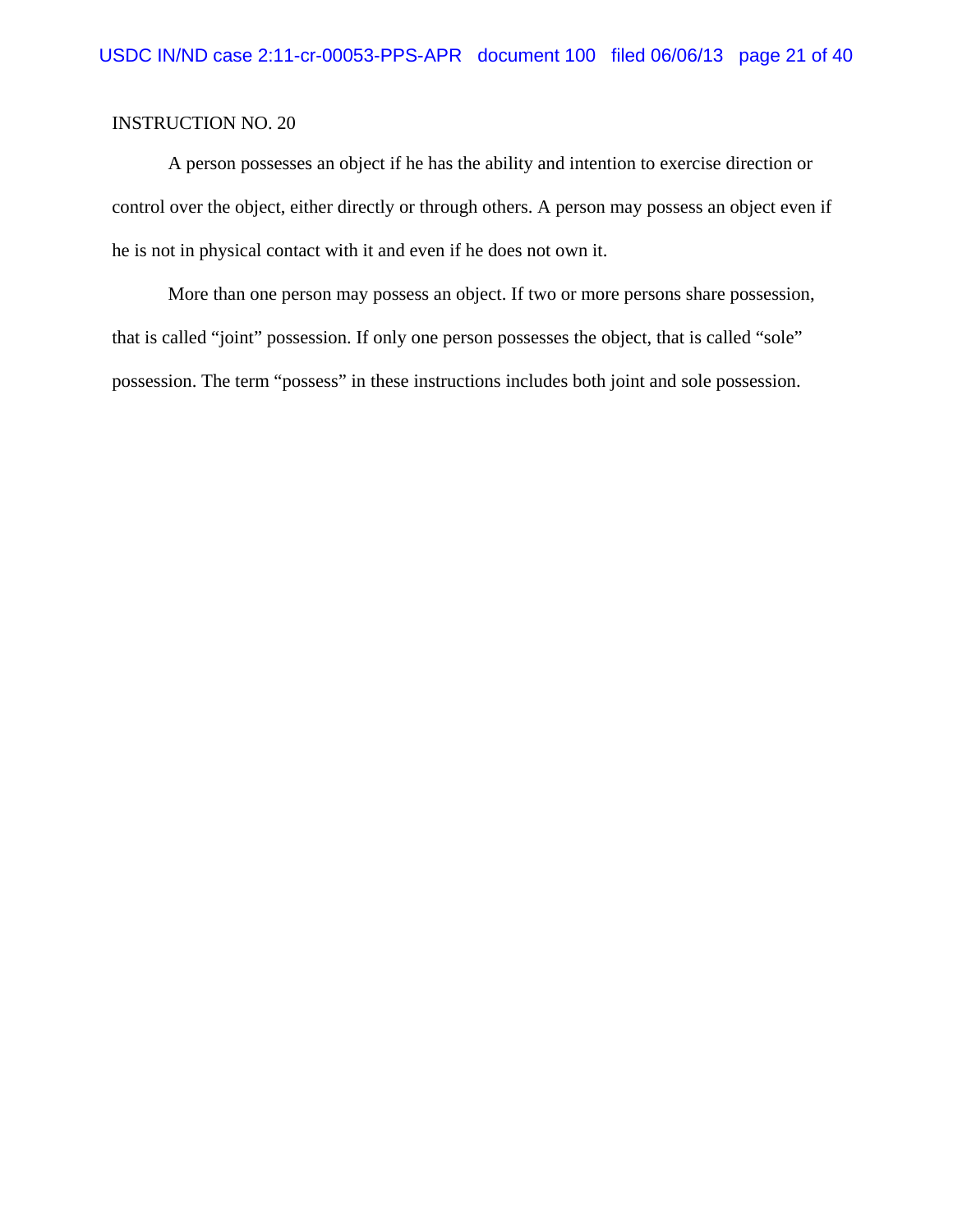A person "distributes" a controlled substance if he delivers or transfers possession of the controlled substance to someone else or causes a person to deliver or transfer possession of the controlled substance to another person.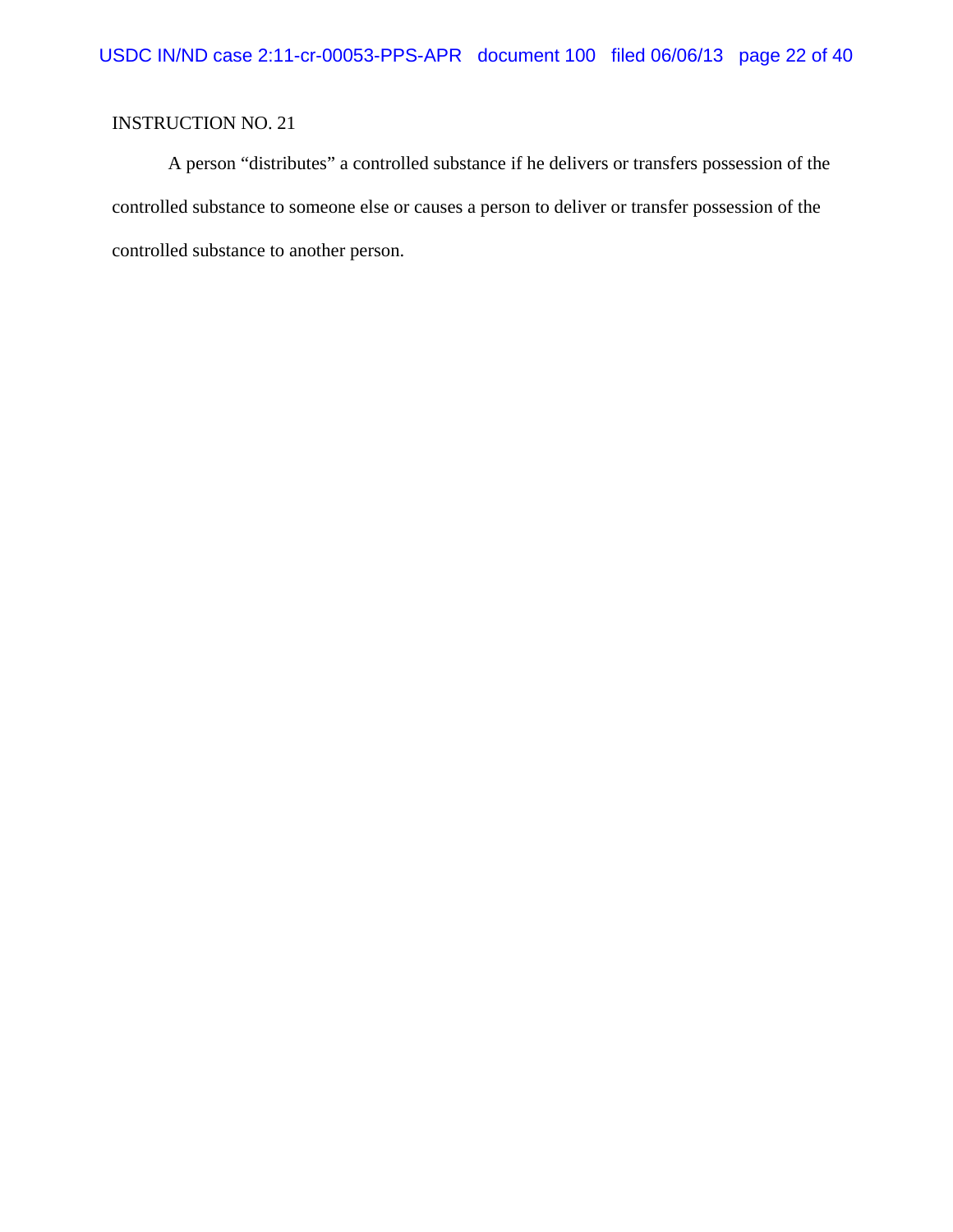You are instructed that cocaine is a controlled substance.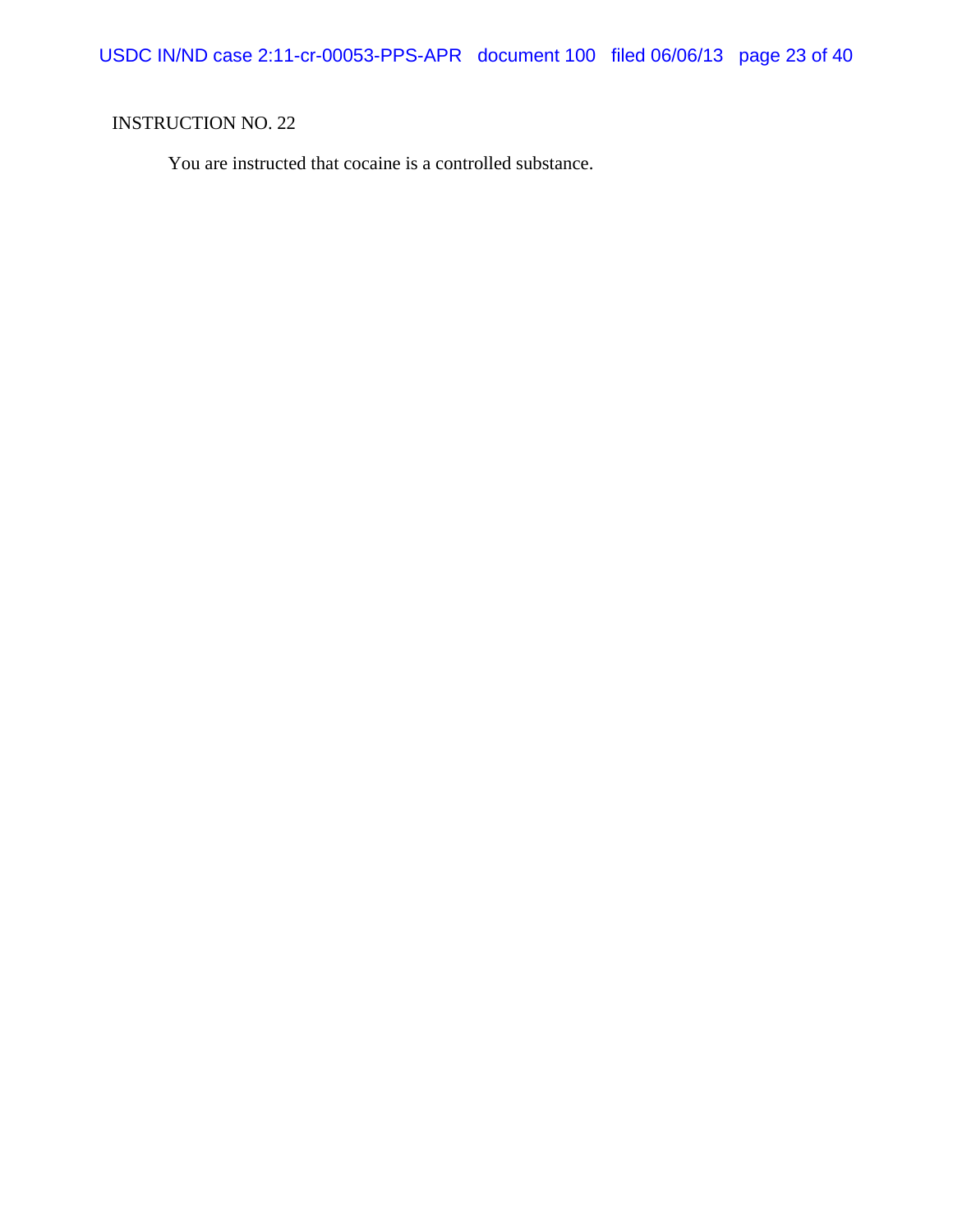If you find the defendant guilty of the attempted offenses charged in Counts 2 and 4 of the indictment, you must then determine the amount of cocaine the government has proven was involved in the attempted offense.

You will see on the verdict form a question concerning the amount of narcotics involved in the attempted offenses charged in Counts 2 and 4 of the indictment. You should consider this question only if you have found that the government has proven the defendant guilty of the attempted offenses charged in Counts 2 and 4 of the indictment.

If you find that the government has proven beyond a reasonable doubt that the attempted offense involved 5 kilograms or more of cocaine, then you should check the box next to "5 kilograms or more."

If you find that the government has not proven beyond a reasonable doubt that the attempted offense involved 5 kilograms or more of cocaine, then you should not check the box next to "5 kilograms or more." In that case, you should determine whether the government has proven beyond a reasonable doubt that the attempted offense involved 500 grams or more of cocaine, but less than 5 kilograms. If you find that the government has proven beyond a reasonable doubt that the attempted offense involved 500 grams or more of cocaine, but less than 5 kilograms, then you should check the box next to "500 grams, but less than 5 kilograms."

If you find that the government has not proven beyond a reasonable doubt that the attempted offense involved 500 grams or more of cocaine, but less than 5 kilograms, then you should not check the box next to "500 grams, but less than 5 kilograms."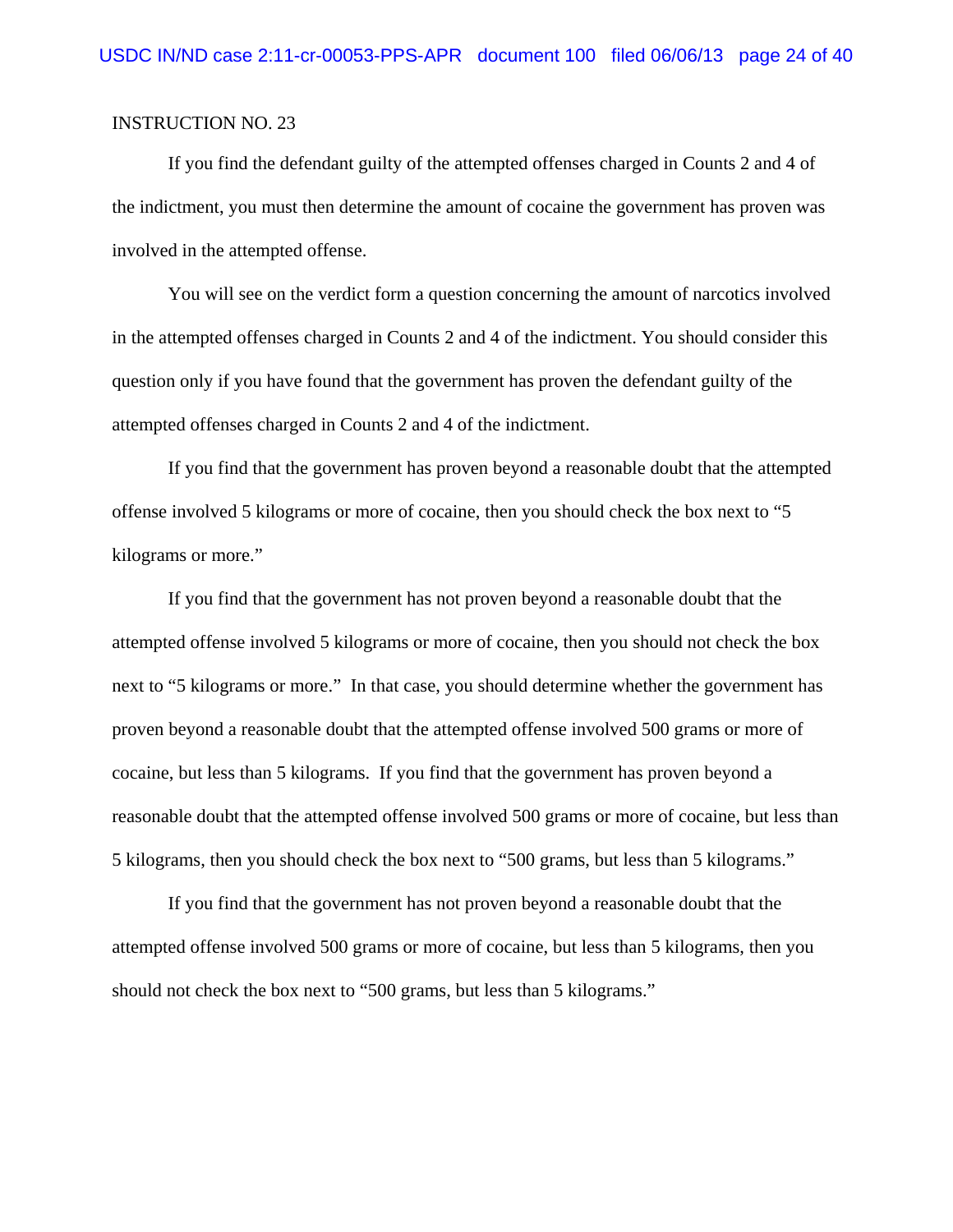Count Three of the Indictment charges the defendant with carrying a firearm during and in relation to a drug trafficking crime. In order for you to find the defendant guilty of this charge, the government must prove both of the following elements beyond a reasonable doubt:

1. The defendant committed the crime of attempted possession with intent to distribute cocaine as charged in Count Two of the Indictment; and

2. He knowingly carried a firearm during and in relation to such crime.

If you find from your consideration of all the evidence that the government has proved each of these elements beyond a reasonable doubt as to the charge you are considering, then you should find the defendant guilty of that charge.

If, on the other hand, you find from your consideration of all the evidence that the government has failed to prove any one of these elements beyond a reasonable doubt as to the charge you are considering, then you should find the defendant not guilty of that charge.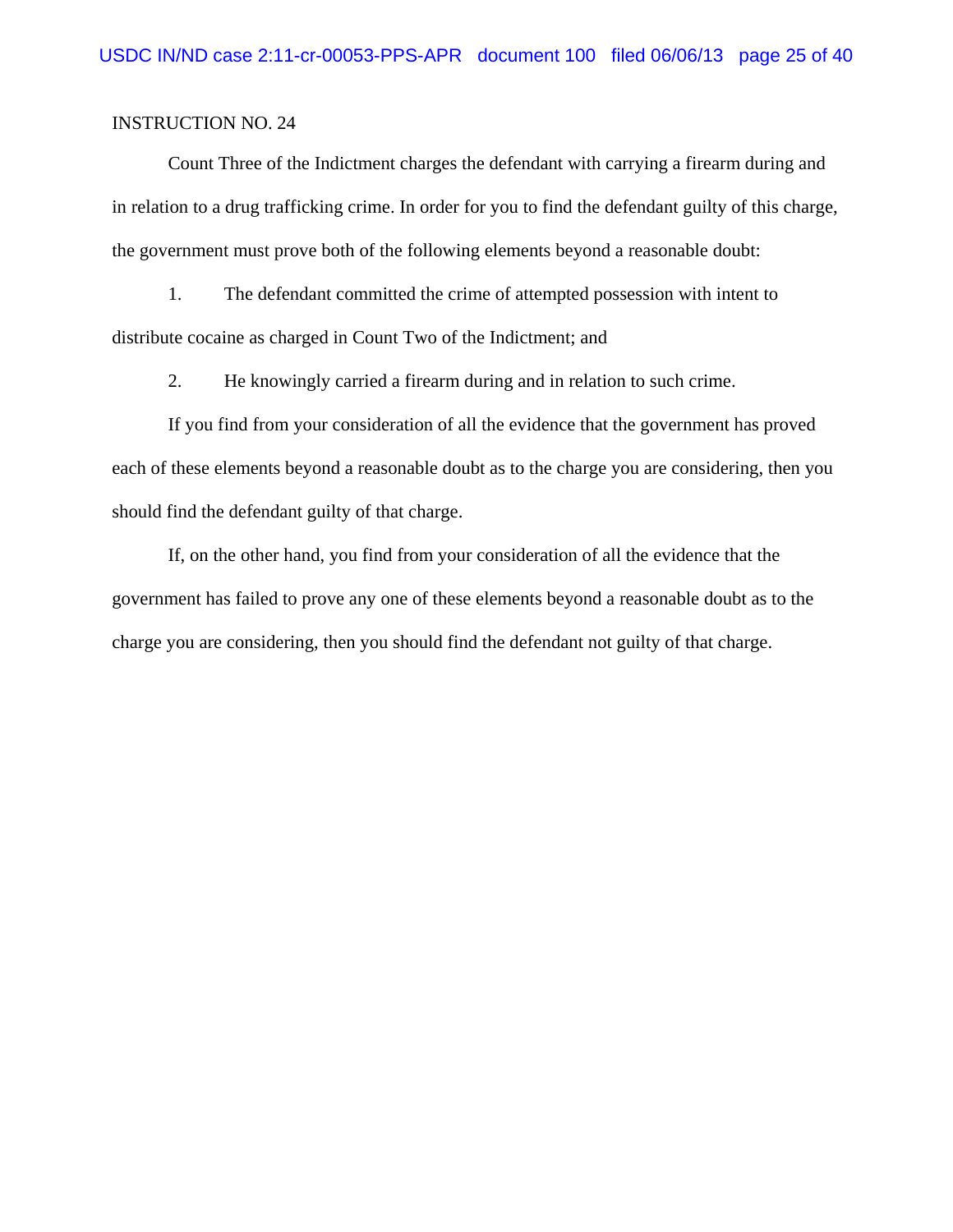Count Five of the Indictment charges the defendant with carrying a firearm during and in relation to a drug trafficking crime. In order for you to find the defendant guilty of this charge, the government must prove both of the following elements beyond a reasonable doubt:

1. The defendant committed the crime of attempted possession with intent to distribute cocaine as charged in Count Four of the Indictment; and

2. He knowingly carried a firearm during and in relation to such crime.

If you find from your consideration of all the evidence that the government has proved each of these elements beyond a reasonable doubt as to the charge you are considering, then you should find the defendant guilty of that charge.

If, on the other hand, you find from your consideration of all the evidence that the government has failed to prove any one of these elements beyond a reasonable doubt as to the charge you are considering, then you should find the defendant not guilty of that charge.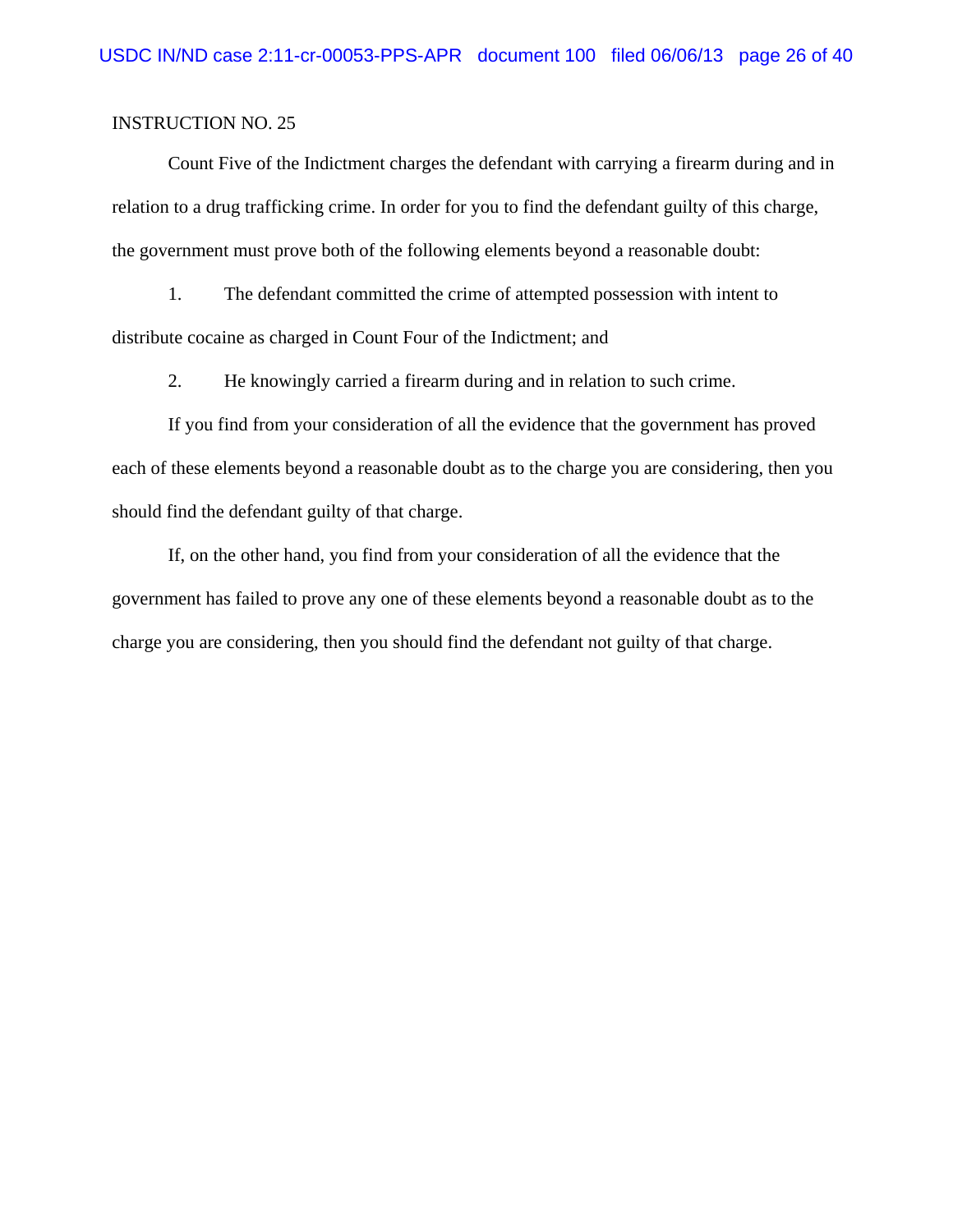A person "carries" a firearm when he knowingly transports it on his person or in a vehicle.

"During" means at any point within the offense conduct charged in Counts Two and Four of the indictment.

A person carries a firearm "in relation to" a crime if there is a connection between carrying of the firearm and the drug trafficking crime. The firearm must have some purpose or effect with respect to the crime; its presence or involvement cannot be the result of accident or coincidence. The firearm must at least facilitate, or have the potential of facilitating, the crime.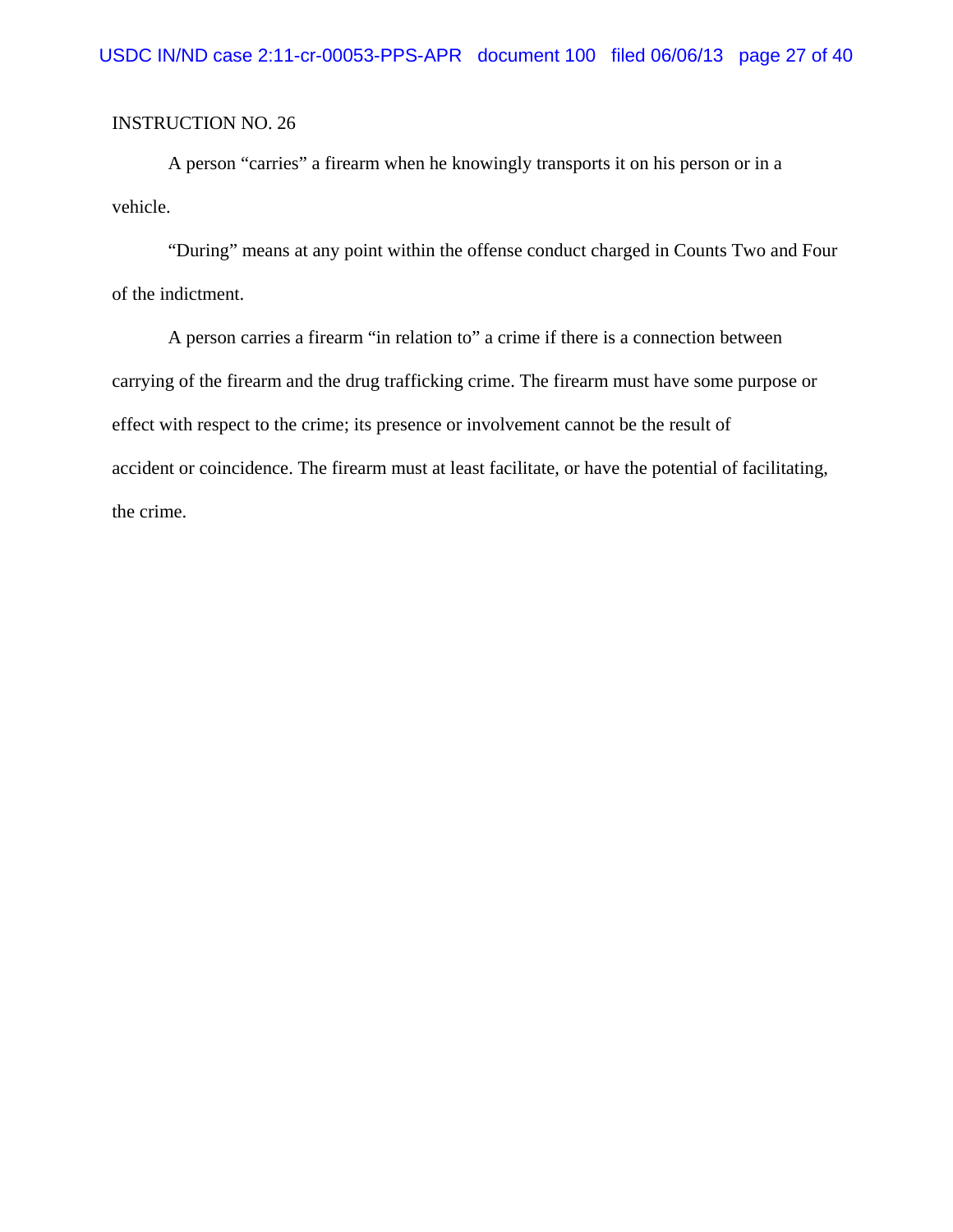Count Six of the Indictment charges the defendant with transfer of a firearm for use in a drug trafficking crime. In order for you to find the defendant guilty of this charge, the government must prove each of the following elements beyond a reasonable doubt:

1. The defendant knowingly transferred a firearm; and

2. The defendant knew that the firearm would be used in the drug trafficking crime charged in Count 1.

If you find from your consideration of all the evidence that the government has proved each of these elements beyond a reasonable doubt as to the charge you are considering, then you should find the defendant guilty of that charge.

If, on the other hand, you find from your consideration of all the evidence that the government has failed to prove any one of these elements beyond a reasonable doubt as to the charge you are considering, then you should find the defendant not guilty of that charge .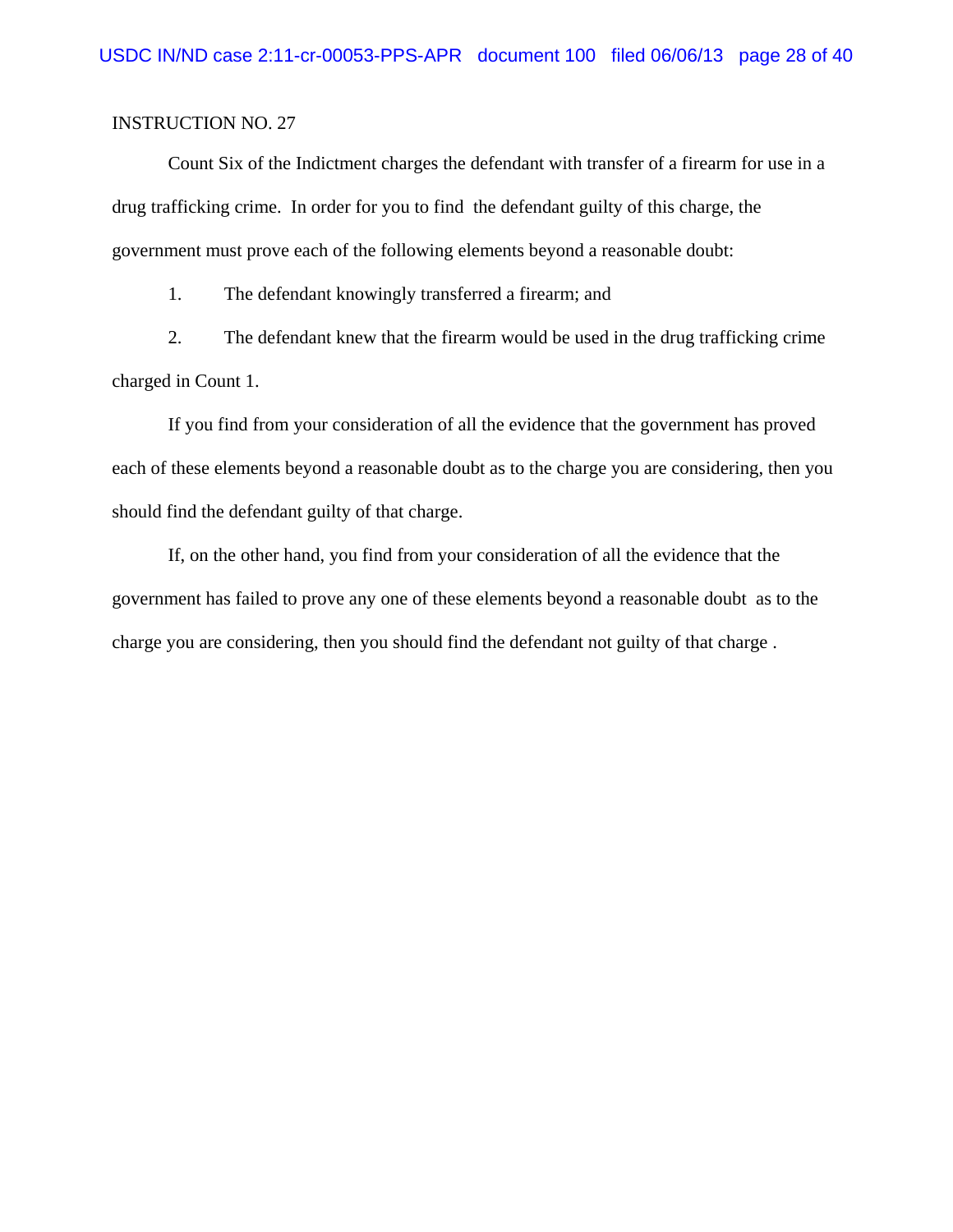The government has the burden of proving beyond a reasonable doubt that the defendant was not entrapped by any government agent, informant, or law enforcement officer. The government must prove either:

1. Law enforcement officers and their agents did not persuade or otherwise induce the defendant to commit the offense; or

2. The defendant was predisposed to commit the offense before he had contact with law enforcement officers or their agents. If the defendant was predisposed, then he was not entrapped, even though law enforcement officers or their agents provided a favorable opportunity to commit the offense, made committing the offense easier, or participated in acts essential to the offense.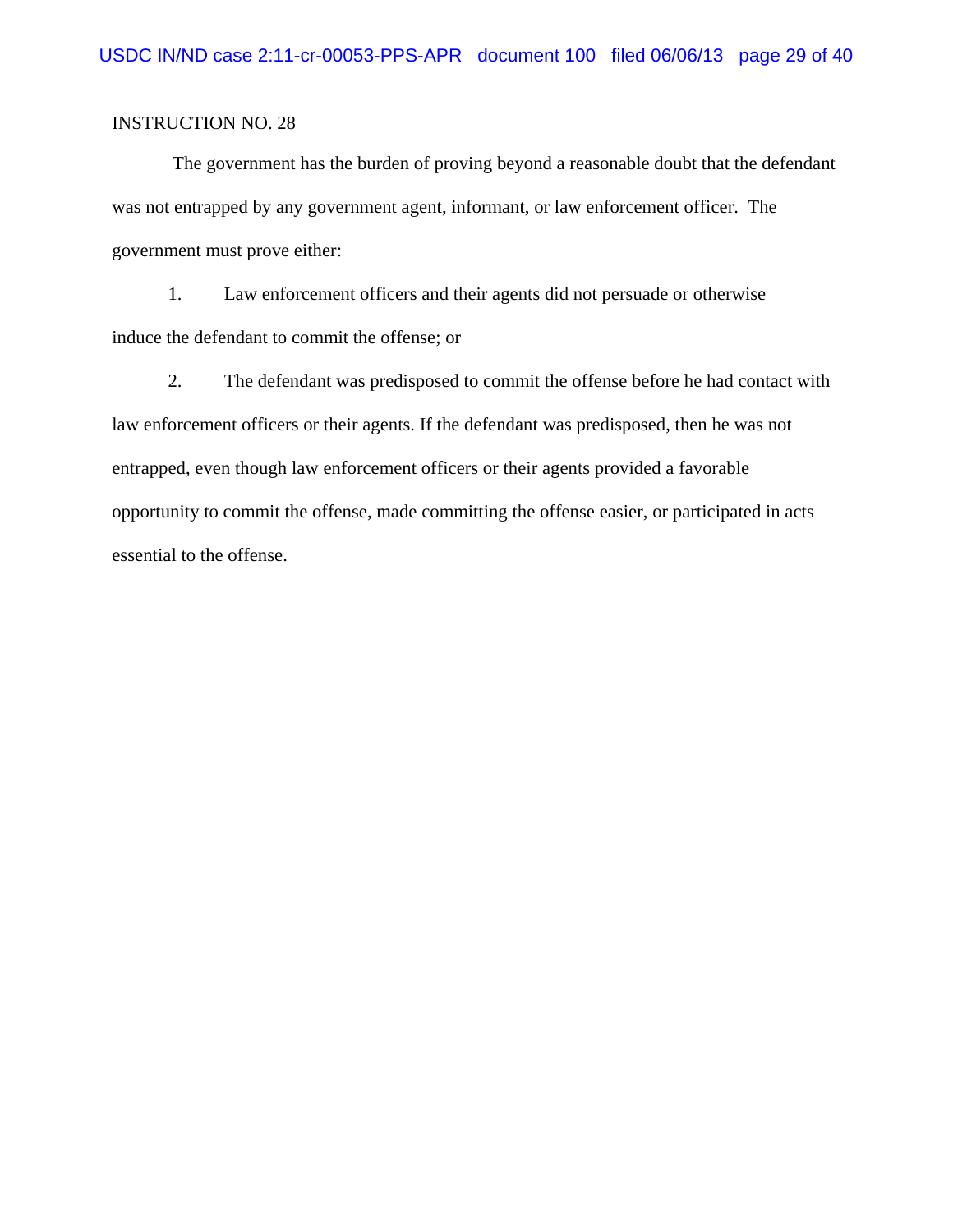You have heard testimony that the defendant committed acts other than the ones charged in the indictment. Before using this evidence, you must decide whether it is more likely than not that the defendant did the acts that are not charged in the indictment. If you decide that he did, then you may consider this evidence to help you decide whether the defendant was entrapped. You may not consider it for any other purpose. Keep in mind that the defendant is on trial here for conspiracy to commit drug trafficking, attempted drug trafficking, and firearms trafficking, not for the other acts.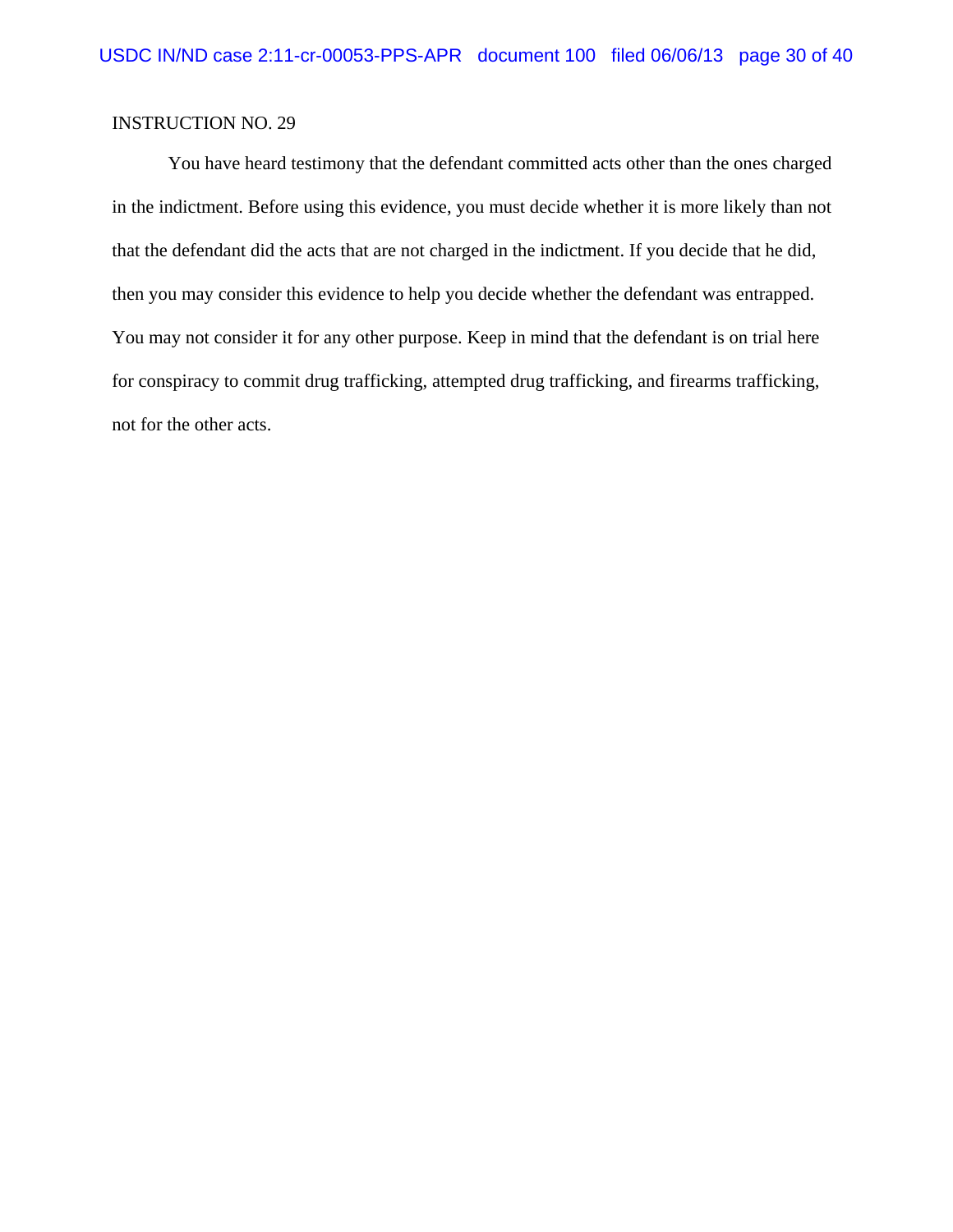In deciding whether the government has proved that it did not entrap the defendant, you may consider all of the circumstances, including:

- 1. The defendant's background;
- 2. Whether government agents, government informants, or law enforcement officers first suggested the criminal activity;
- 3. Whether the defendant engaged in the criminal activity for profit;
- 4. Whether the defendant was reluctant to engage in criminal activity;
- 5. Whether law enforcement officers or their agents merely invited or solicited the defendant to commit the offense;
- 6. The nature and extent of any pressure or persuasion used by law enforcement officers or their agents;
- 7. Whether law enforcement officers or their agents offered the defendant an ordinary opportunity to commit a crime or instead offered the defendant exceptional profits or persuasion; and
- 8. The defendant's ability to commit the crime without the assistance of law enforcement officers or their agents.

It is up to you to determine the weight to be given to any of these factors and any others that you consider.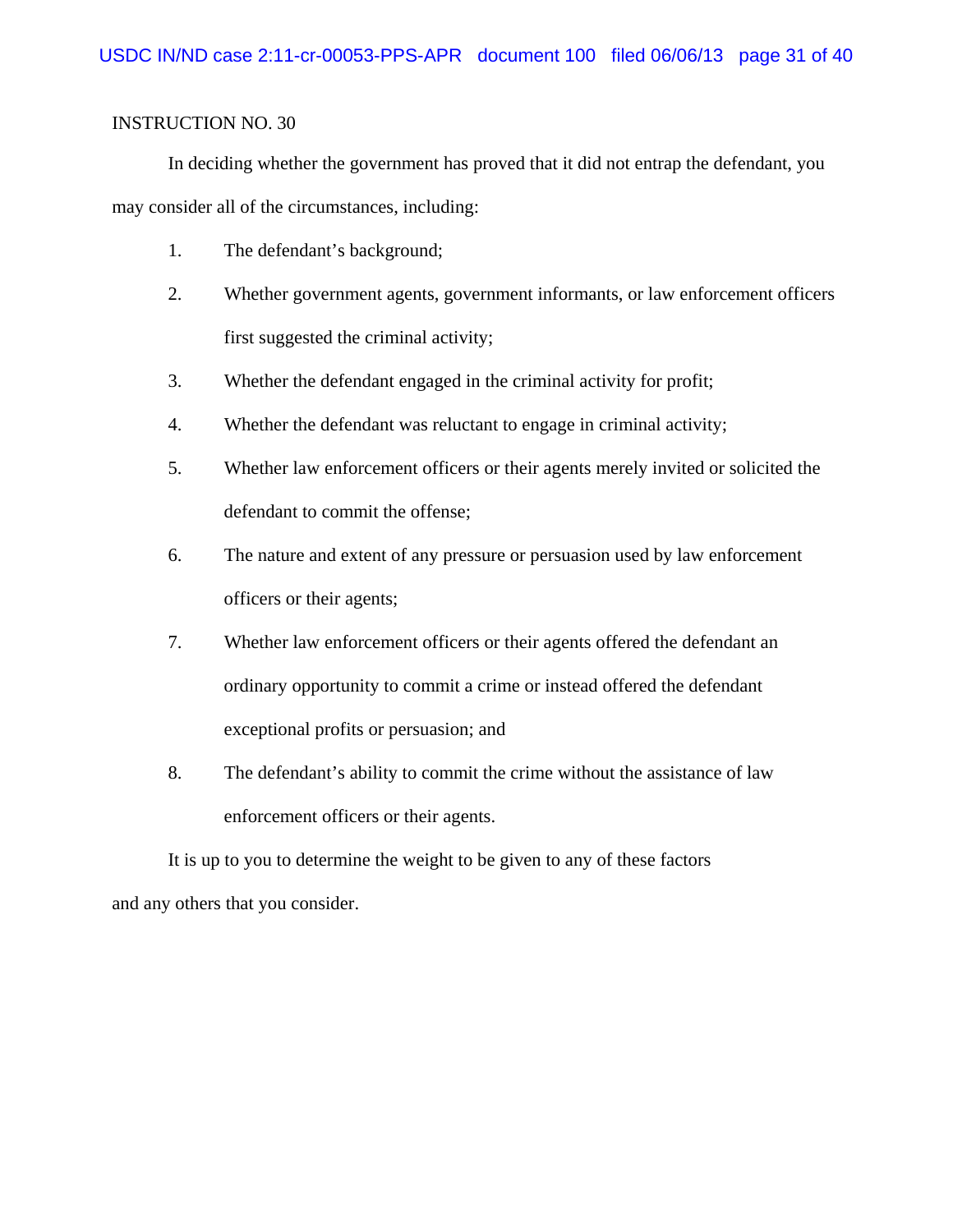The Indictment charges that the offenses were committed "on or about" certain dates. The government must prove that the offense happened reasonably close to that date but is not required to prove that the alleged offense happened on that exact date.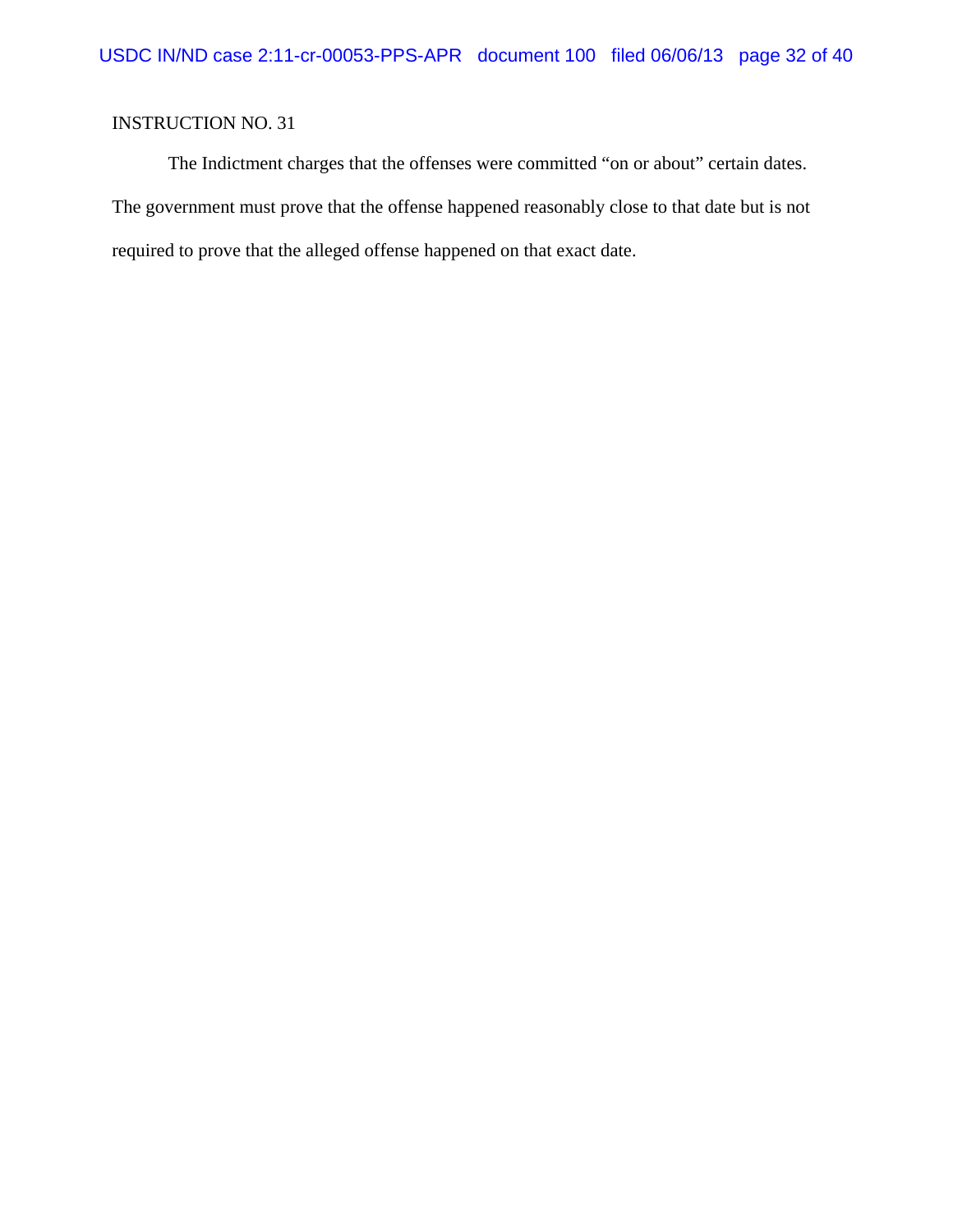The defendant has been accused of more than one crime. The number of charges is not evidence of guilt and should not influence your decision.

You must consider each charge and the evidence concerning each charge separately. Your decision on one charge, whether it is guilty or not guilty, should not influence your decision on any other charge.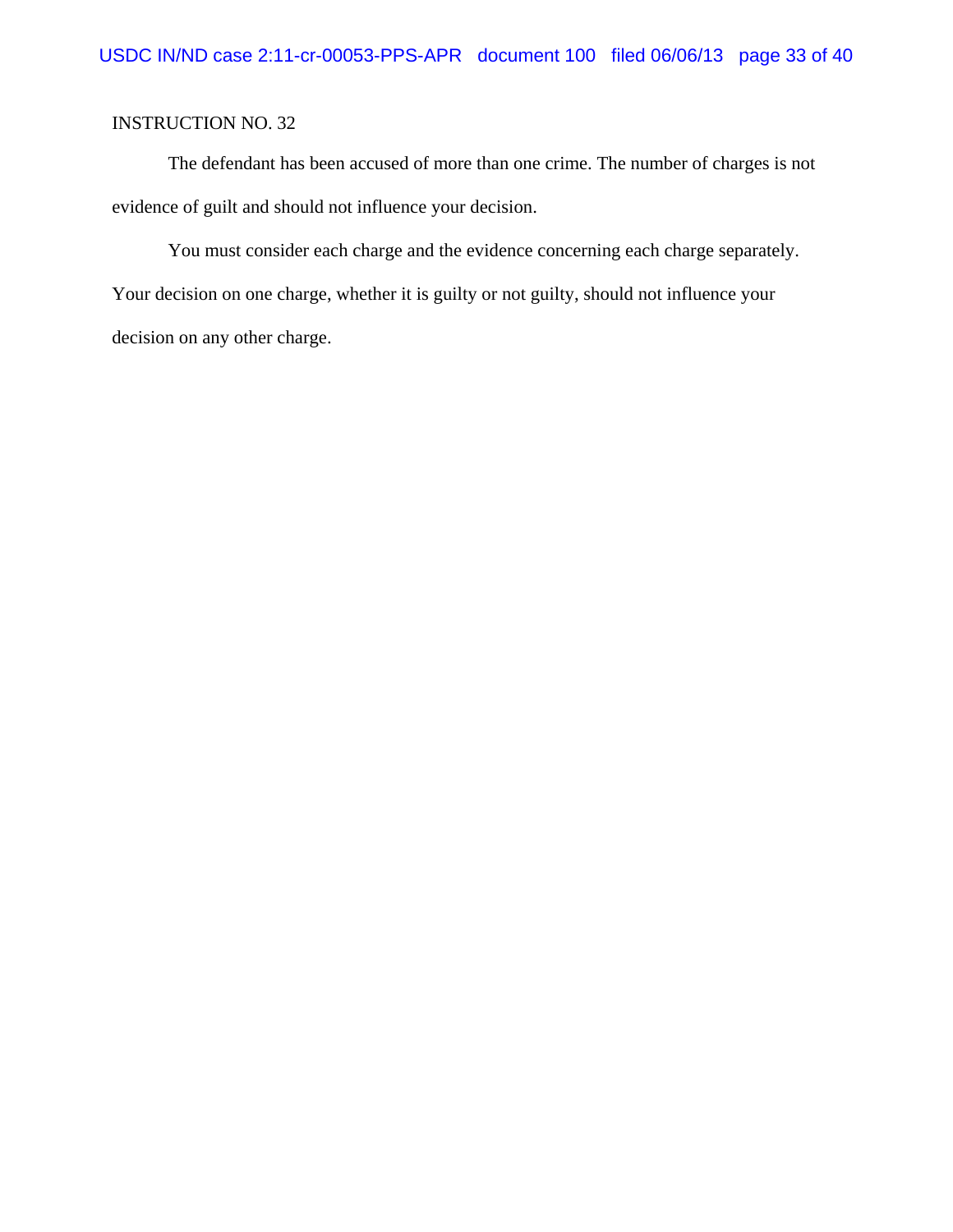In deciding your verdict, you should not consider the possible punishment for the defendant who is on trial. If you decide that the government has proved the defendant guilty beyond a reasonable doubt, then it will be my job to decide on the appropriate punishment.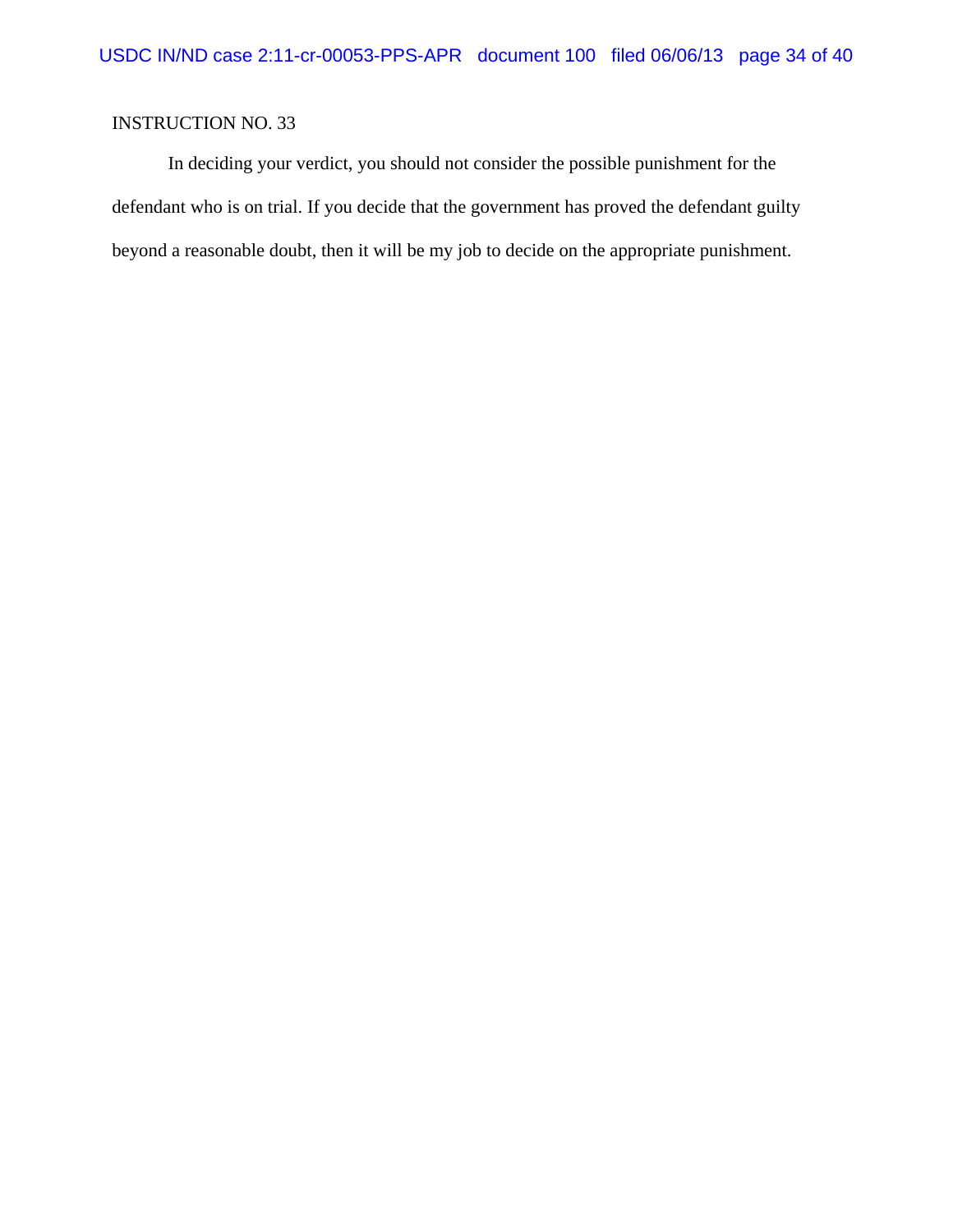An offense may be committed by more than one person. A defendant's guilt may be established without proof that the defendant personally performed every act constituting the crime charged.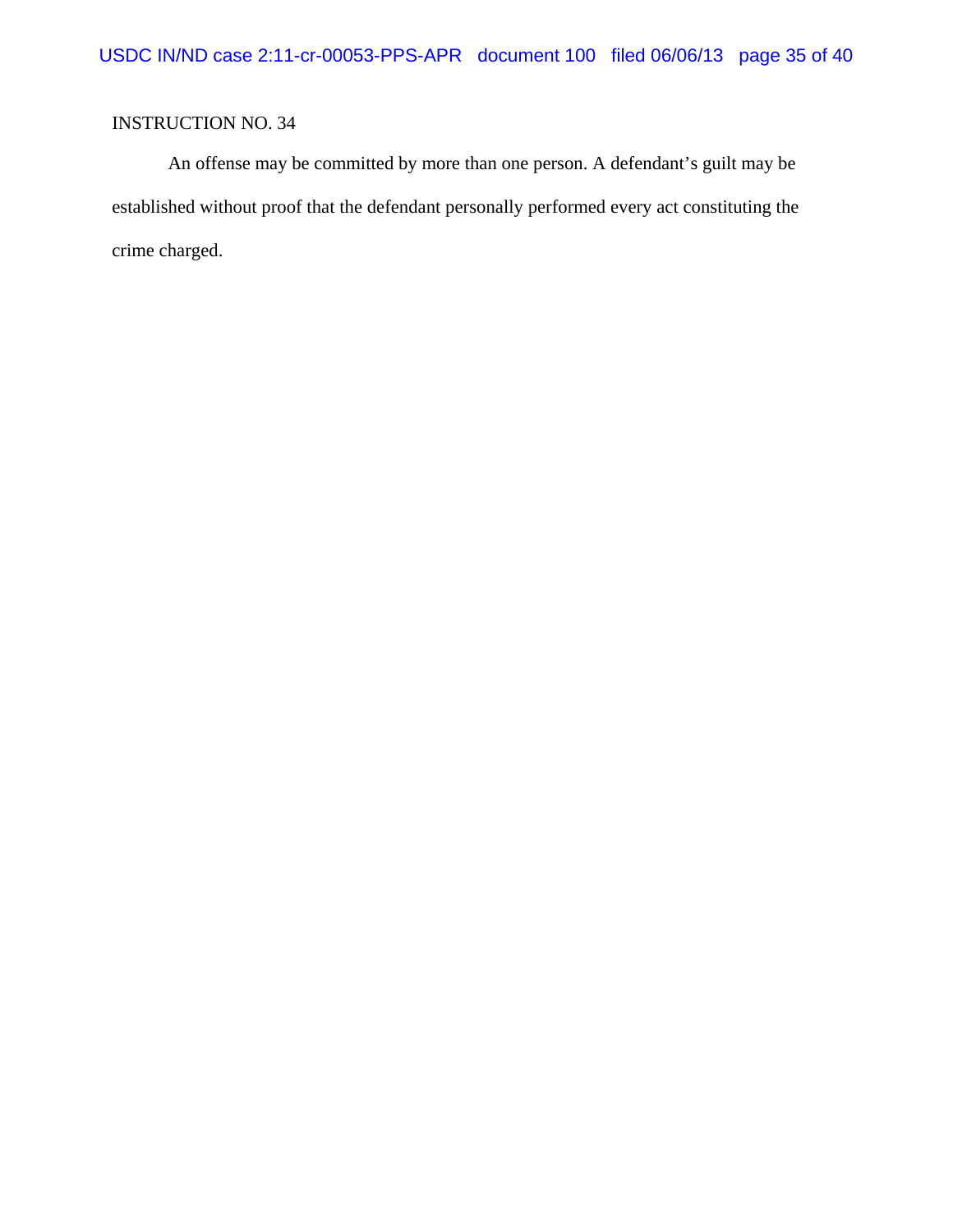Any person who knowingly aids or counsels the commission of an offense may be found guilty of that offense if he knowingly participated in the criminal activity and tried to make it succeed.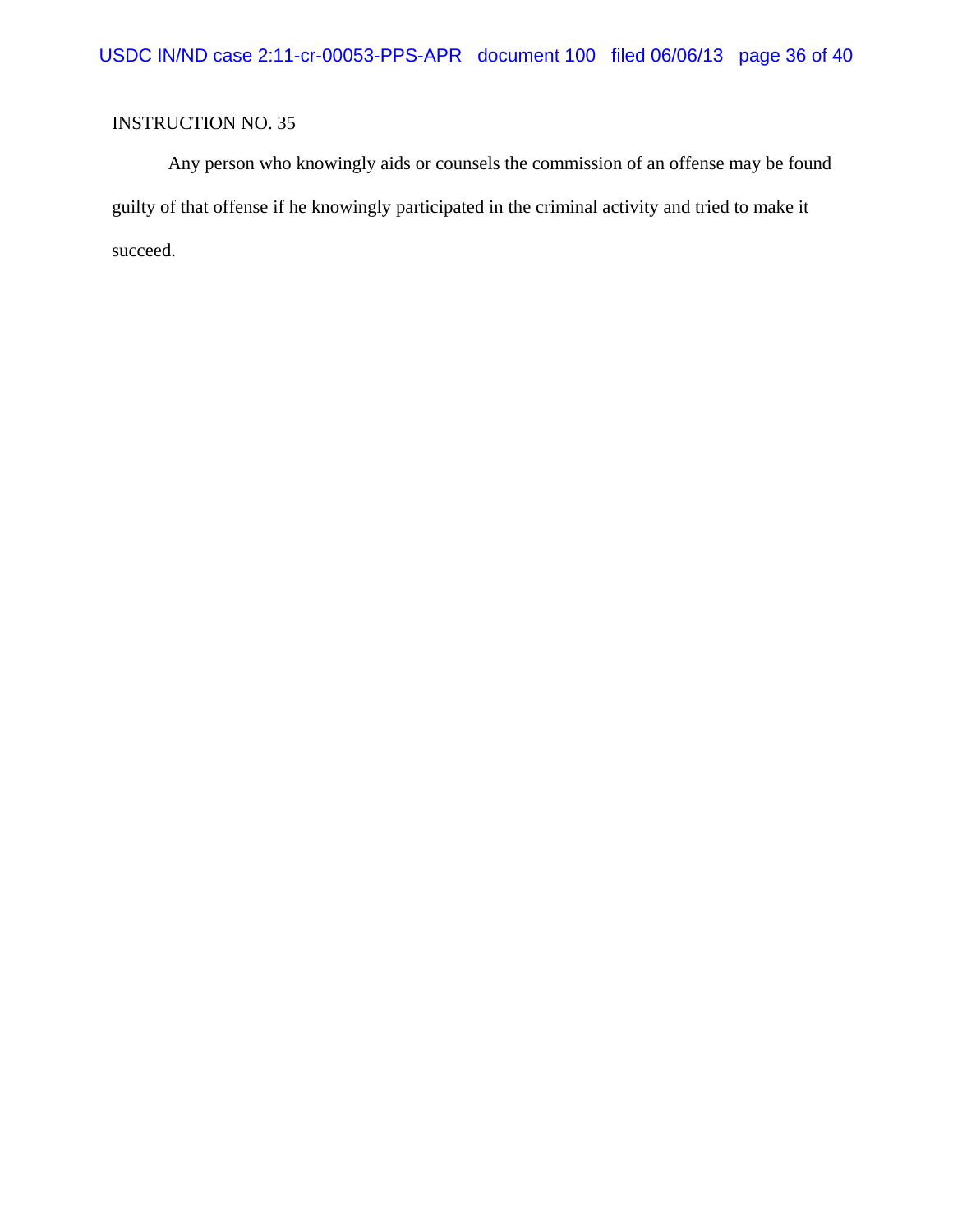A defendant's presence at the scene of a crime and knowledge that a crime is being committed is not sufficient by itself to establish the defendant's guilt.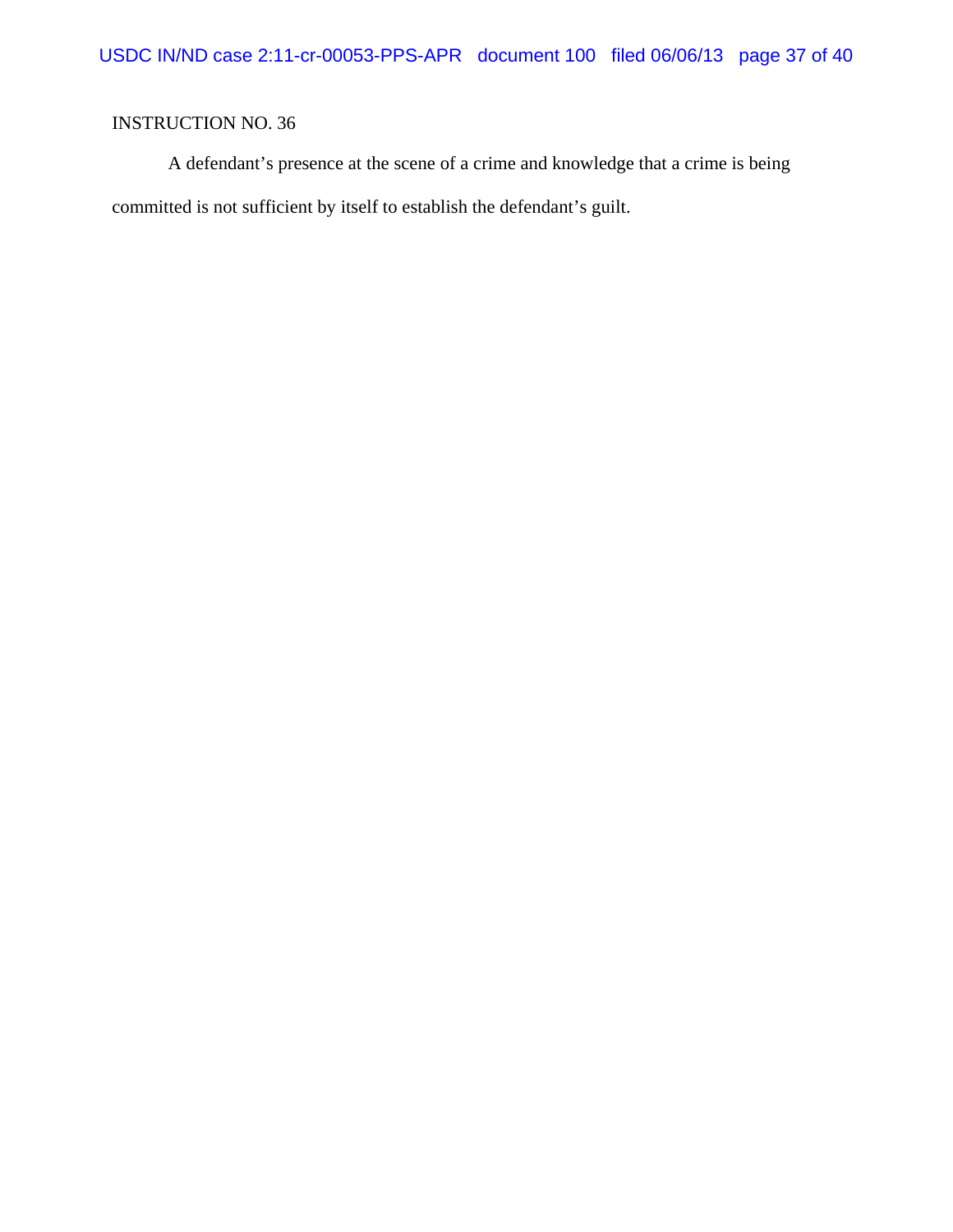Once you are all in the jury room, the first thing you should do is choose a foreperson. The foreperson should see to it that your discussions are carried on in an organized way and that everyone has a fair chance to be heard. You may discuss the case only when all jurors are present.

Once you start deliberating, do not communicate about the case or your deliberations with anyone. You may not communicate with others about the case or your deliberations by any means. This includes oral or written communication, as well as any electronic method of communication, such as by telephone, cell phone, smart phone, computer, text messaging, instant messaging, the internet, chat rooms, blogs, websites, or services like Facebook, or Twitter, or any other method of communication.

If you need to communicate with me while you are deliberating, send a note through the court security officer. The note should be signed by the foreperson, or by one or more members of the jury. To have a complete record of this trial, it is important that you do not communicate with me except by a written note. I may have to talk to the lawyers about your message, so it may take me some time to get back to you. You may continue your deliberations while you wait for my answer. Please be advised that transcripts of trial testimony are not available to you. You must rely on your collective memory of the testimony.

If you send me a message, do not include the breakdown of any votes you may have conducted. In other words, do not tell me that you are split 6–6, or 8–4, or whatever your vote happens to be.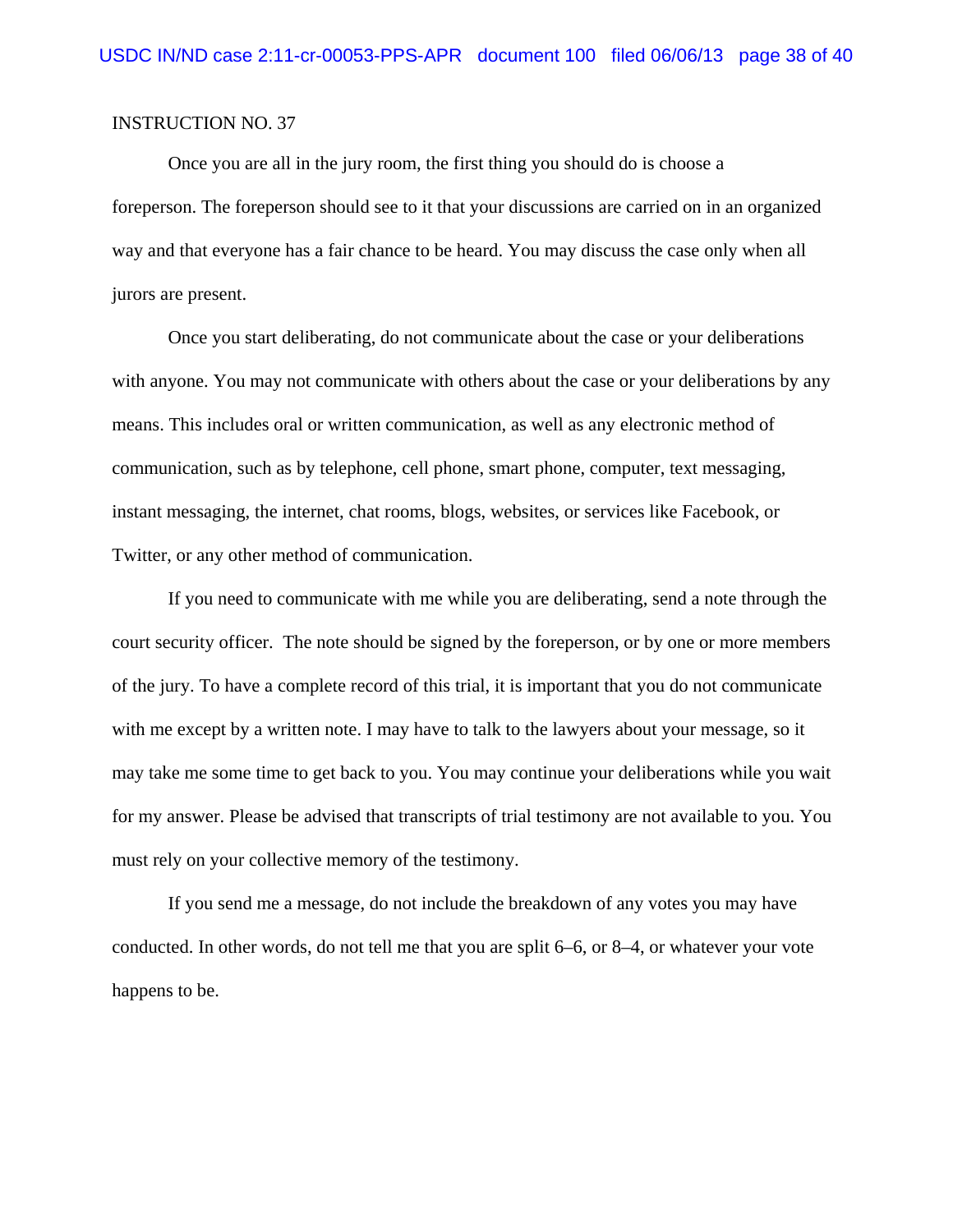A verdict form has been prepared for you. You will take this form with you to the jury room.

When you have reached unanimous agreement, your foreperson will fill in, date, and sign the verdict forms, and then each of you will sign it.

Advise the court security officer once you have reached a verdict. When you come back to the courtroom, I will read the verdicts aloud.